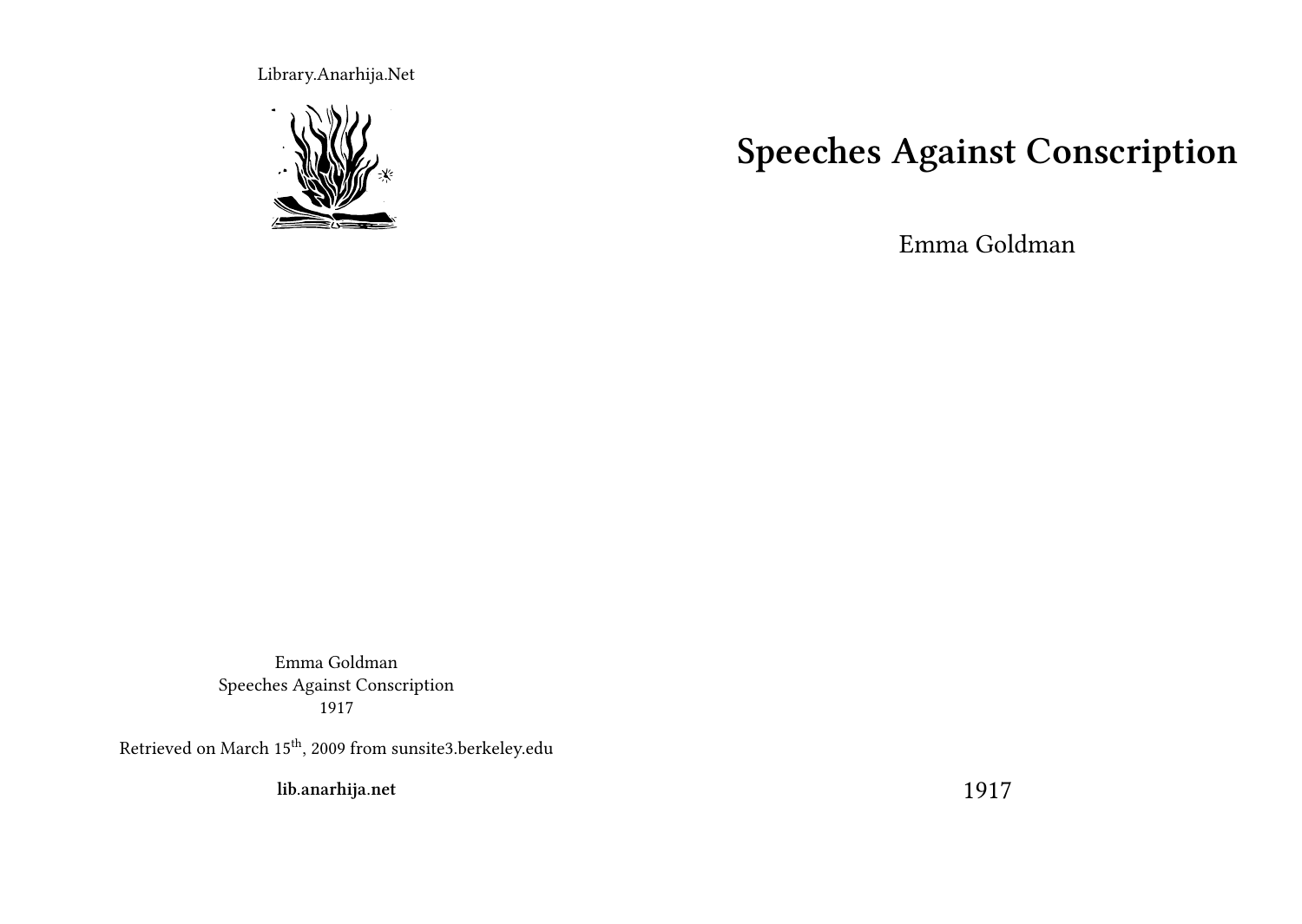## **Contents**

"We Don't Believe in Conscription" (Delivered at the Harlem River Casino, New York City, May 18, 1917) 3 Meeting of No-Conscription League (Hunts Point Palace, 8 P.M. New York, June 4, 1917) . . . . . . . . . . . . 10 Speech Against Conscription and War (Delivered at Forward Hall, New York City, June 14, 1917) . . . . . . 30 Address to the Jury (Delivered during her Anti-Conscription trial, New York City, July 9, 1917) . . . 39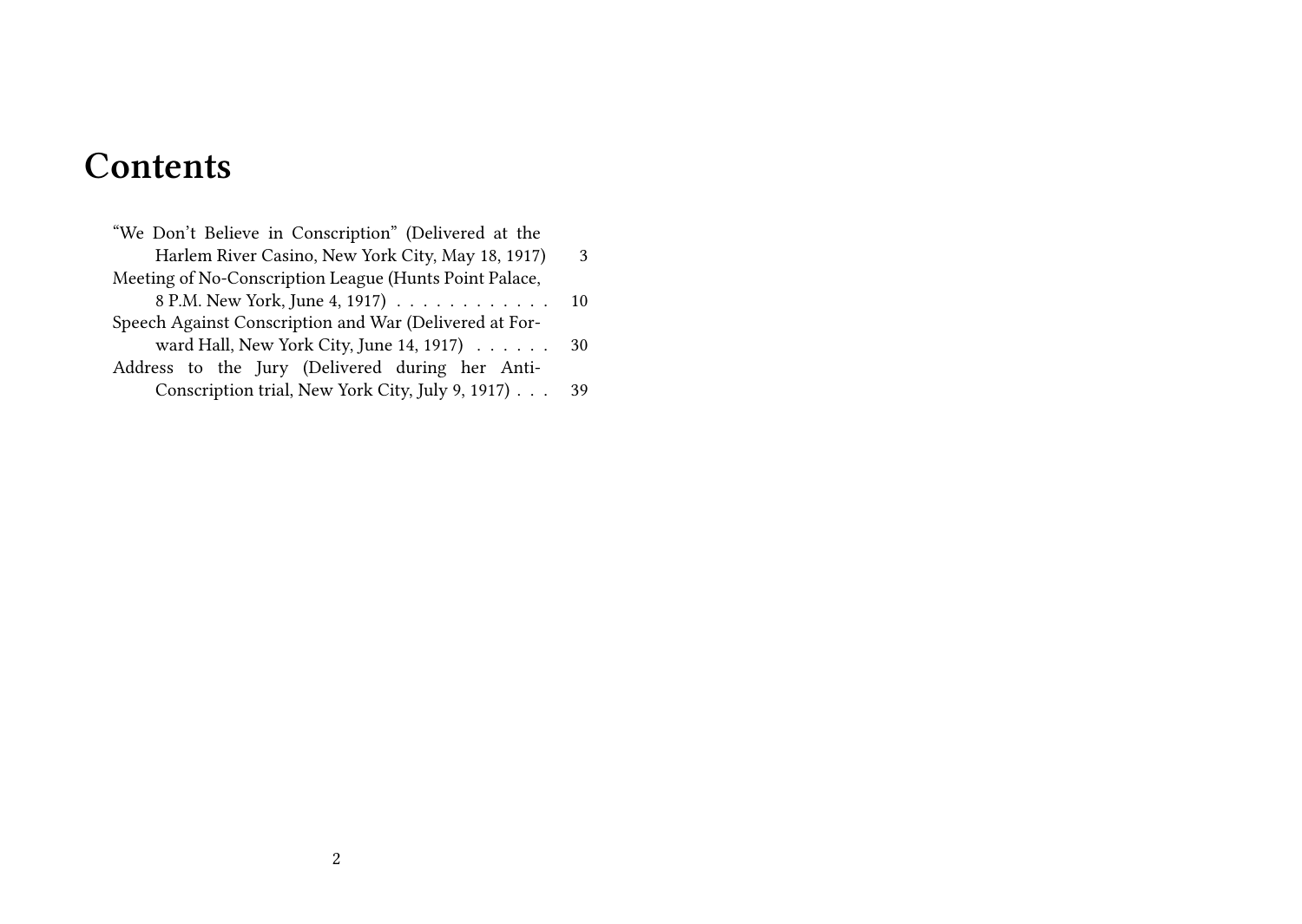#### **"We Don't Believe in Conscription" (Delivered at the Harlem River Casino, New York City, May 18, 1917)**

Transcript by New York City Police Department patrolman William H. Randolph, obtained from the Immigration and Naturalization Service via FOIA. Introduced as Government's Exhibit 31 in the June-July 1917 anti-conscription trial of Emma Goldman and Alexander Berkman. For transcript of court examination of William Randolph, see "Goldman & Berkman v. United States: Transcript of Record, 1917 Sept. 25," pp. 137–63, pp. 181–89 (*Emma Goldman Papers* microfilm, reel 59).

\* \* \*

#### *9:45 P.M., May 18, 1917*

We don't believe in conscription, this meeting tonight being a living proof. This meeting was arranged with limited means. So, friends, we who have arranged the meeting are well satisfied if we can only urge the people of entire New York City and America, there would be no war in the United States — there would be no conscription in the United States — *(applause)* — if the people are not given an opportunity to have their say. Therefore, we hope at least that a small portion of the population of New York City tonight is having its say.

Friends, what I have to tell you tonight I want to impress upon your minds with all the intensity of my being, that we have with us people who came to break up this meeting, and therefore, friends, I ask you, friends, in the name of peace, in the name of freedom, and all that is dear to you, to be perfectly quiet, and when the meeting is over to leave the hall quietly, for that is a better argument than by the provocators who came here tonight to break up the meeting. Therefore, friends, I repeat once more, that after our speakers will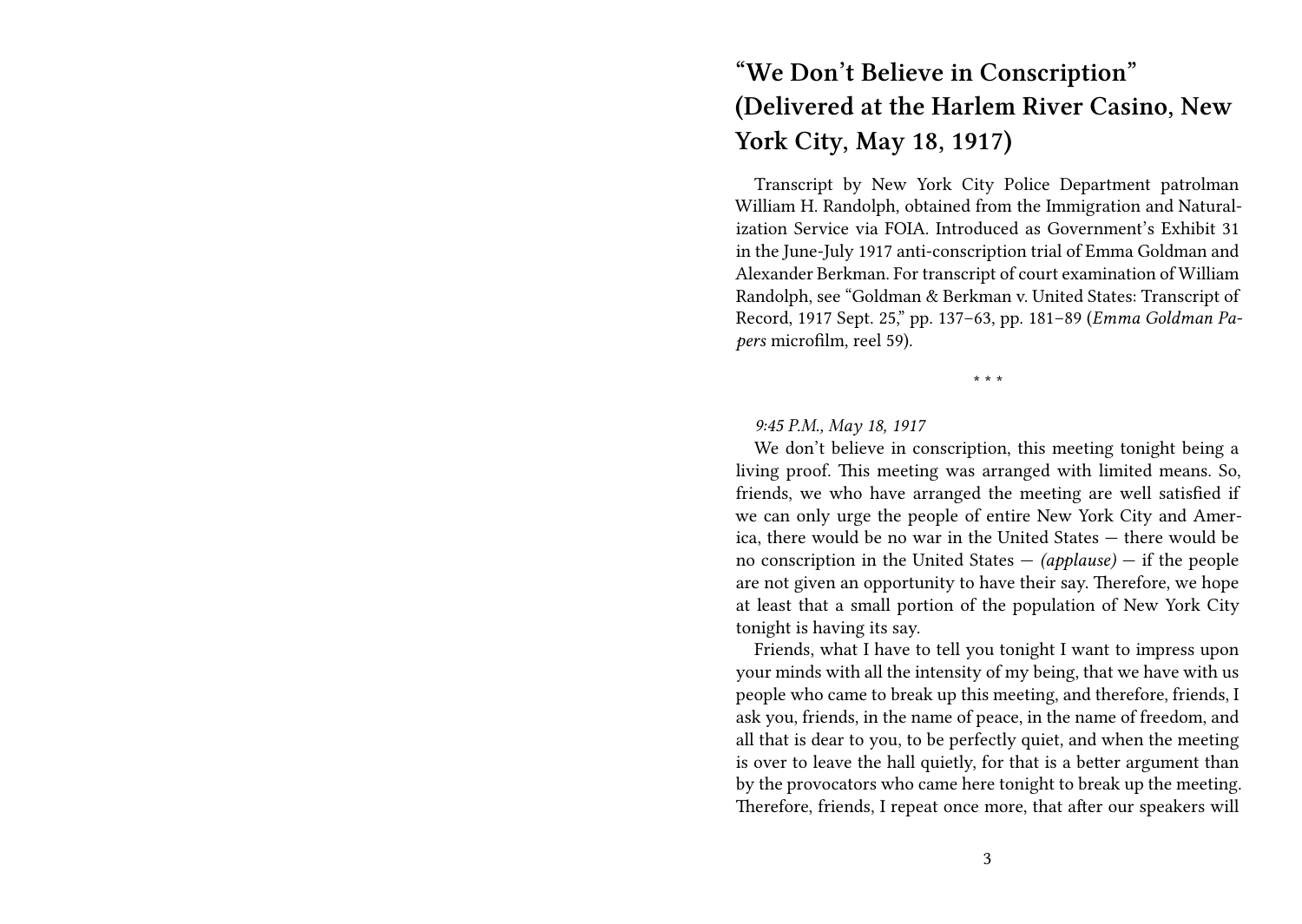be through, I hope you will leave the hall quietly, and, if there is the slightest trouble, we will hold the troublemakers, the provocators and the police responsible for the trouble. *(applause)*

Friends, I know perfectly well that tomorrow morning the daily papers will say that the German Kaiser paid for this meeting. I know that they will say that those employed in the German service have arranged this meeting. But there is all of us, friends, who have something serious at hand — those of us to whom liberty is not a mere shadow — and found to be celebrated on the  $4<sup>th</sup>$  of July, and to be celebrated with fire crackers — that we will not only speak for it, but die for it if necessary. *(applause)*

We are concerned in our own conscience, and we know that the meeting tonight has been arranged by working men and working women, who probably gave their last cent from their wages which the capitalistic regime is granting them.

And so, friends, we do not care what people will say about us, we only care for one thing, and that is to demonstrate tonight and to demonstrate as long as we can be able to speak, that when America went into war, ostensibly for the purpose of fighting for democracy  $-$  because it is a dastardly lie  $-$  it never went into war for democracy. If it is true that America went into war in order to fight for democracy — why not begin at home? We need democracy. *(applause)* We need democracy even more than Germany, and I will tell you why. The German people were never brought up with the belief that they lived in democracy.The German people were nursed from their mothers' breasts that they were living in liberty and that they had all the freedom they desired. Therefore, the German people are not disappointed in the Kaiser. They have a Kaiser, the kind of a Kaiser they want and are going to stand for.

We in America have been brought up, we have been told that this is a free Republic. We have been told that free speech and free press and free assembly are guaranteed by the Constitution. Incidentally, friends, the only people who still believe in the Constitution are you poor fools for the other fellows *(applause)*. We are rather dis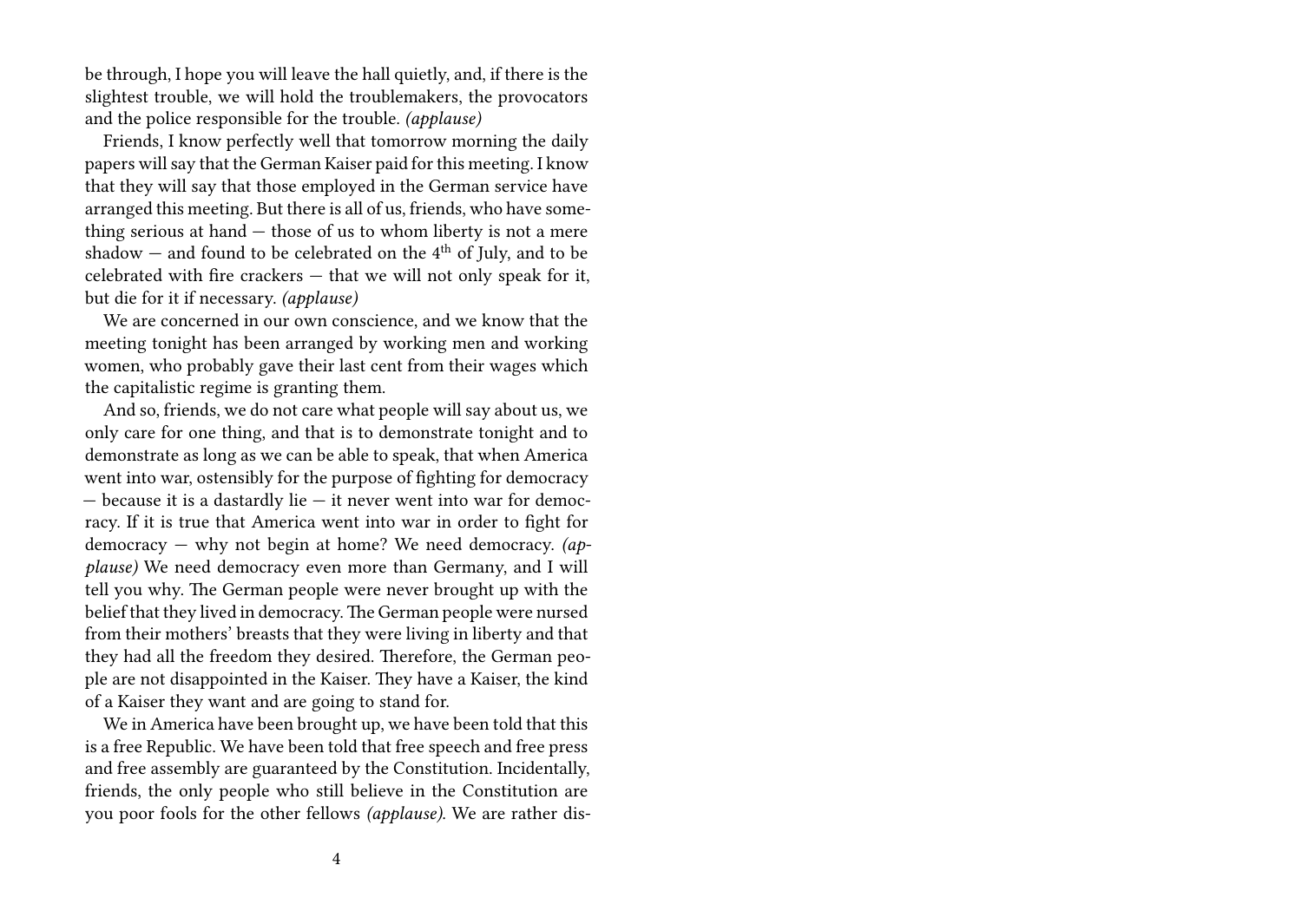icans, undoubtedly not unknown to you, gentlemen of the jury; Ralph Waldo Emerson and Henry David Thoreau. When Thoreau was placed in prison for refusing to pay taxes, he was visited by Ralph Waldo Emerson and Emerson said: "David, what are you doing in jail?" and Thoreau replied: "Ralph, what are you doing outside, when honest people are in jail for their ideals?" Gentlemen of the jury, I do not wish to influence you. I do not wish to appeal to your passions. I do not wish to influence you by the fact that I am a woman. I have no such desires and no such designs. I take it that you are sincere enough and honest enough and brave enough to render a verdict according to your convictions, beyond the shadow of a reasonable doubt.

Please forget that we are Anarchists. Forget that it is claimed that we propagated violence. Forget that something appeared in Mother Earth when I was thousands of miles away, three years ago.3. The bomb exploded in the apartment of anarchist Louise Berger, half sister of Charles Berg, at 1626 Lexington Avenue between 103rd and 104th Streets, a large tenement area populated mainly by recently arrived immigrants. Forget all that, and merely consider the evidence. Have we been engaged in a conspiracy? has that conspiracy been proven? have we committed overt acts? have those overt acts been proven? We for the defense say they have not been proven. And therefore your verdict must be not guilty.

But whatever your decision, the struggle must go on. We are but the atoms in the incessant human struggle towards the light that shines in the darkness — the Ideal of economic, political and spiritual liberation of mankind!

appointed. When suddenly, out of the clear sky, a few months after we have been told he kept us out of war — we are now told he drew us into war. *(applause)*

We, who came from Europe, came here looking to America as the promised land. I came believing that liberty was a fact. And when we today resent war and resent conscription, it is not that we are foreigners and don't care, it is precisely because we love America and we are opposed to war. *(applause)*

My friends, when I say we love America, I wish you to remember that we don't love the American Wall Street, that we don't love the American Morgan, that we don't love the American Rockefeller, we don't love the American Washington, we don't love the American ammunition manufacturers, we don't love the American National Security League — for that America is Russia transferred to America. *(applause)*.

We mean the America of Wendell Phillips, we mean Emerson, we mean America of great pioneers of liberty. We mean writers, and great men and women, who have fought for years to maintain the standard of effort. I, for one, am quite willing to stand up face to face with patriots every night — patriots blind to the injustice committed in this country — patriots who didn't care a hang. We are willing to stand up and to say to them: "Keep your dirty hands off America." You have no right to tell the people to give their lives in behalf of democracy, when democracy is the laughing stock before all Europe. And therefore, friends, we stand here and we tell you that the war which is now declared by America in the last six weeks is not a war of democracy and is not a war of the urging of the people. It is not a war of economic independence. It is a war for conquest. It is a war for military power. It is a war for money. It is a war for the purpose of trampling under foot every vestige of liberty that you people have worked for, for the last forty or thirty or twenty-five years and, therefore, we refuse to support such a war — *(Hurray applause)*.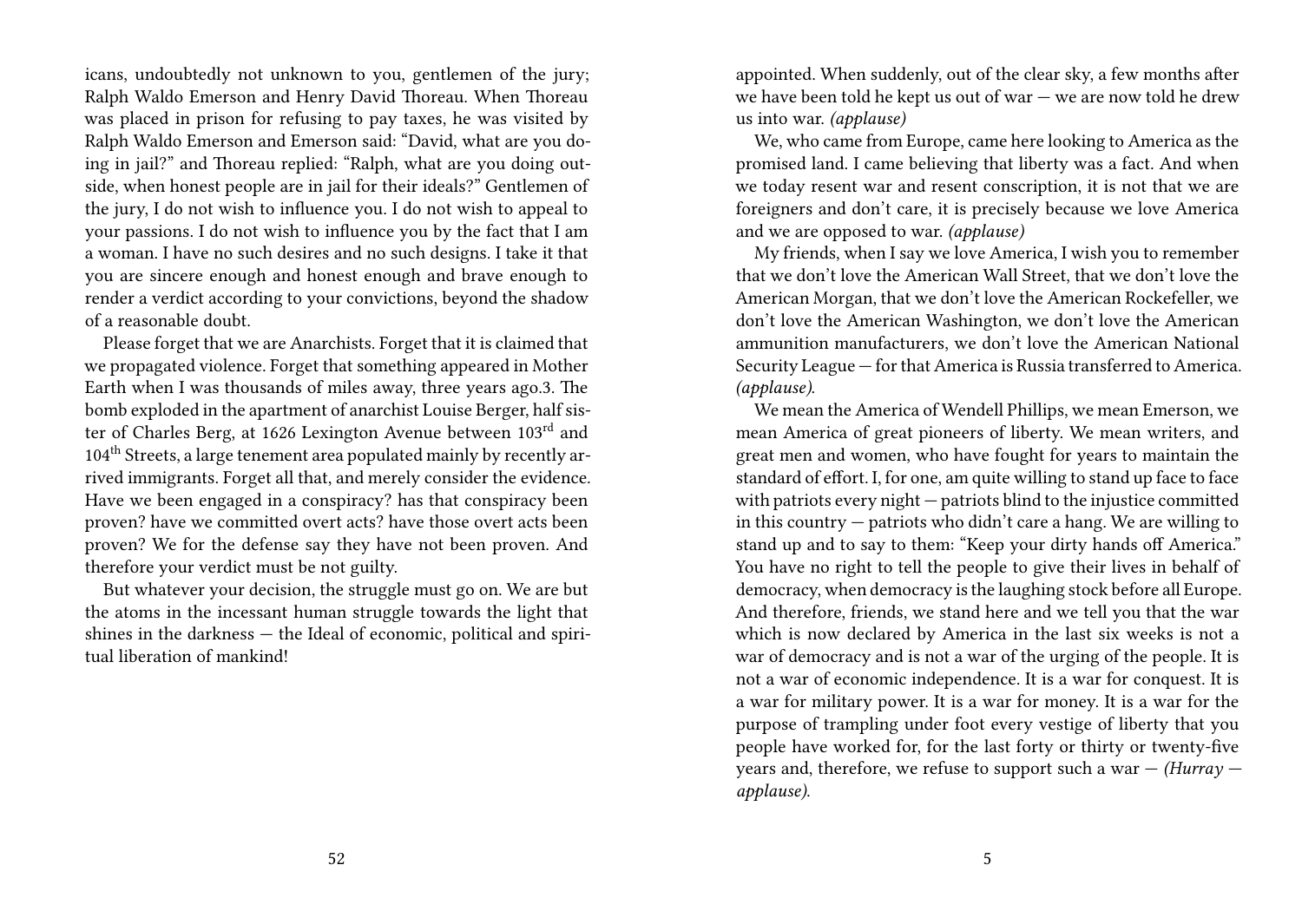We are told, friends, that the people want war. If it is true that the American people want war, why not give the American people a chance to say whether they want war. Friends, we were told that the American people have a chance to say whether they want war through Congress and through the Senate. Congress is in the hands of those who pull the string. It is a jumping jack. *(applause)*

Friends, in Congress there are a few men in the Senate *(mentioning some names)* who wanted to keep America out of war. They have been hounded and persecuted and abused and insulted and degraded because they stood up for a principle. And so it was not true that the people of America have a chance to express its views. It was impossible, because each Congressman and each Senator is taken into a private room where spiritualistic mediums are being used, and they are mesmerized and massaged until every revolutionary fibre is out of them, and then they come out and do as they're told by the administration in Washington.

The same is true about conscription. What chance have you men, to say, if you men are to be conscripted. It took England eighteen months — a monarchy — to decide whether she shall have conscription. Up on the people born under a free sky  $-$  conscription has been imposed upon you. You cannot have democracy and have compulsory military training. You have become Russia. *(applause)*

Friends, I suggest that Wall Street and the military powers invite the Russian Czar to America — he belongs here, — and tell them how to deal with the revolution, with the anti-militarists the Czar ought to know, he handled them. He used every method in his power in order to subdue all human beings. But he succeeded — I should say not. He is now sitting in his palace, that the revolution may go a little further. *(applause)* Americans evidently are working for the Czar. We already have the beginning of the Czar, who wants to employ all of the liberties of the American people.

Now, friends, do you suppose for one minute that this Government is big enough and strong enough and powerful enough to stop men who will not engage in the war because they don't want the

Whatever your verdict, gentlemen, it cannot possibly affect the rising tide of discontent in this country against war which, despite all boasts, is a war for conquest and military power. Neither can it affect the ever increasing opposition to conscription which is a military and industrial yoke placed upon the necks of the American people. Least of all will your verdict affect those to whom human life is sacred, and who will not become a party to the world slaughter. Your verdict can only add to the opinion of the world as to whether or not justice and liberty are a living force in this country or a mere shadow of the past. Your verdict may, of course, affect us temporarily, in a physical sense — it can have no effect whatever upon our spirit. For even if we were convicted and found guilty and the penalty were that we be placed against a wall and shot dead, I should nevertheless cry out with the great Luther: "Here I am and here I stand and I cannot do otherwise." And gentlemen, in conclusion let me tell you that my co-defendant, Mr. Berkman, was right when he said the eyes of America are upon you. They are upon you not because of sympathy for us or agreement with Anarchism. They are upon you because it must be decided sooner or later whether we are justified in telling people that we will give them democracy in Europe, when we have no democracy here? Shall free speech and free assemblage, shall criticism and opinion — which even the espionage bill did not include — be destroyed? Shall it be a shadow of the past, the great historic American past? Shall it be trampled underfoot by any detective, or policeman, anyone who decides upon it? Or shall free speech and free press and free assemblage continue to be the heritage of the American people?

Gentlemen of the jury, whatever your verdict will be, as far as we are concerned, nothing will be changed. I have held ideas all my life. I have publicly held my ideas for twenty-seven years. Nothing on earth would ever make me change my ideas except one thing; and that is, if you will prove to me that our position is wrong, untenable, or lacking in historic fact. But never would I change my ideas because I am found guilty. I may remind you of two great Amer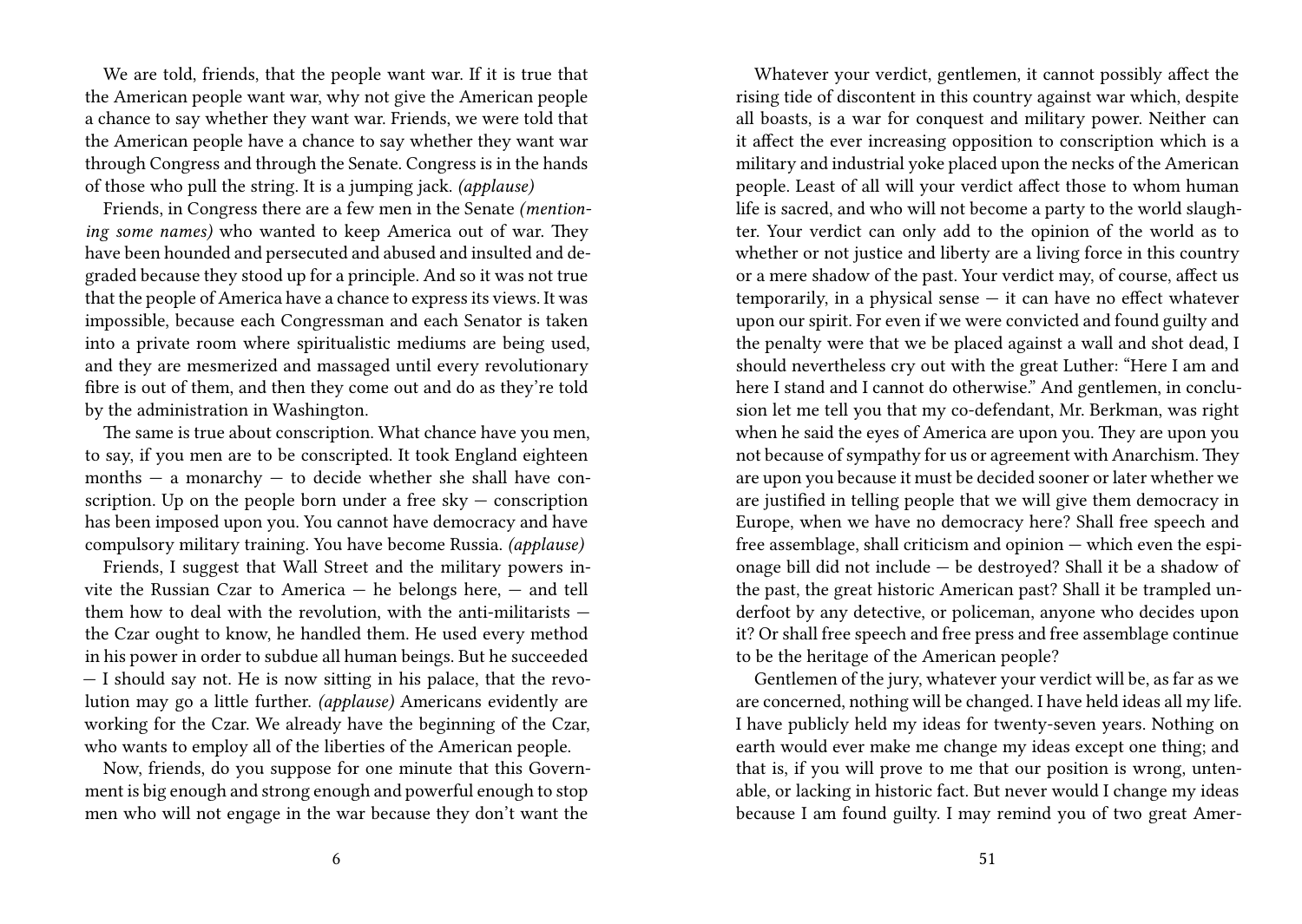form; when free press is curtailed and every independent opinion gagged. Verily, poor as we are in democracy, how can we give of it to the world? We further say that a democracy conceived in the military servitude of the masses, in their economic enslavement, and nurtured in their tears and blood, is not democracy at all. It is despotism — the cumulative result of a chain of abuses which, according to that dangerous document, the Declaration of Independence, the people have the right to overthrow.

The District Attorney has dragged in our Manifesto, and he has emphasized the passage, "Resist conscription." Gentlemen of the jury, please remember that that is not the charge against us. But admitting that the Manifesto contains the expression, "Resist conscription," may I ask you, is there only *one kind* of resistance? Is there only the resistance which means the gun, the bayonet, the bomb or flying machine? Is there not another kind of resistance? May not the people simply fold their hands and declare, "We will not fight when we do not believe in the necessity of war"? May not the people who believe in the repeal of the Conscription Law, because it is unconstitutional, express their opposition in word and by pen, in meetings and in other ways? What right has the District Attorney to interpret that particular passage to suit himself? Moreover, gentlemen of the jury, I insist that the indictment against us does not refer to conscription. We are charged with a conspiracy against registration. And in no way or manner has the prosecution proven that we are guilty of conspiracy or that we have committed an overt act.

Gentlemen of the jury, you are not called upon to accept our views, to approve of them or to justify them. You are not even called upon to decide whether our views are within or against the law. You are called upon to decide whether the prosecution has proven that the defendants Emma Goldman and Alexander Berkman have conspired to urge people not to register. And whether their speeches and writings represent overt acts.

war, because they don't believe in the war, because they are not going to fight a war for Mr. Morgan? What is the Government going to do with them? They're going to lock them  $up - You$  haven't prisons enough to lock up all the people. *(applause)*

We believe in violence and we will use violence. Remember, friends, that the very Government which worships at the altar of the Christian religion, that this very Government knows perfectly well, that they attempted to silence them. And so, if it is their intention to make us quiet, they may prepare the noose, they may prepare the gallows, they may build more prisons — for the spread of revolt and conscience. *(applause)*

How many people are going to refuse to conscript, and I say there are enough. I would count at least 50,000, and there are enough to be more, and they're not going to when only they're conscripted. They will not register. *(applause)*

I realize perfectly, that it is possible to gather up 50 and 100 and 500 people — and what are you going to do if you have 500,000 people? It will not be such an easy job, and it will compel the Government to sit up and take notice and, therefore, we are going to support, with all the means at our support with money and publicity — we are going to support all the men who will refuse to register and who will refuse to fight. *(applause)*

We want you to fill out these slips and as you go out drop them into the baskets at the door. We want to know how many men and women of conscriptive age — and they're going to take women and not soldiers. It is the same thing as if you fight in the war. Don't let them tell you that they will send you to the farm. Every stroke of what you do you are supporting the war, and the only reply that you can make against the war is that you are making men — that you are busy fighting your internal enemy, which is the capitalistic class. *(applause)*

I hope that this meeting is not going to be the first and last. As a matter of fact, we are planning something else.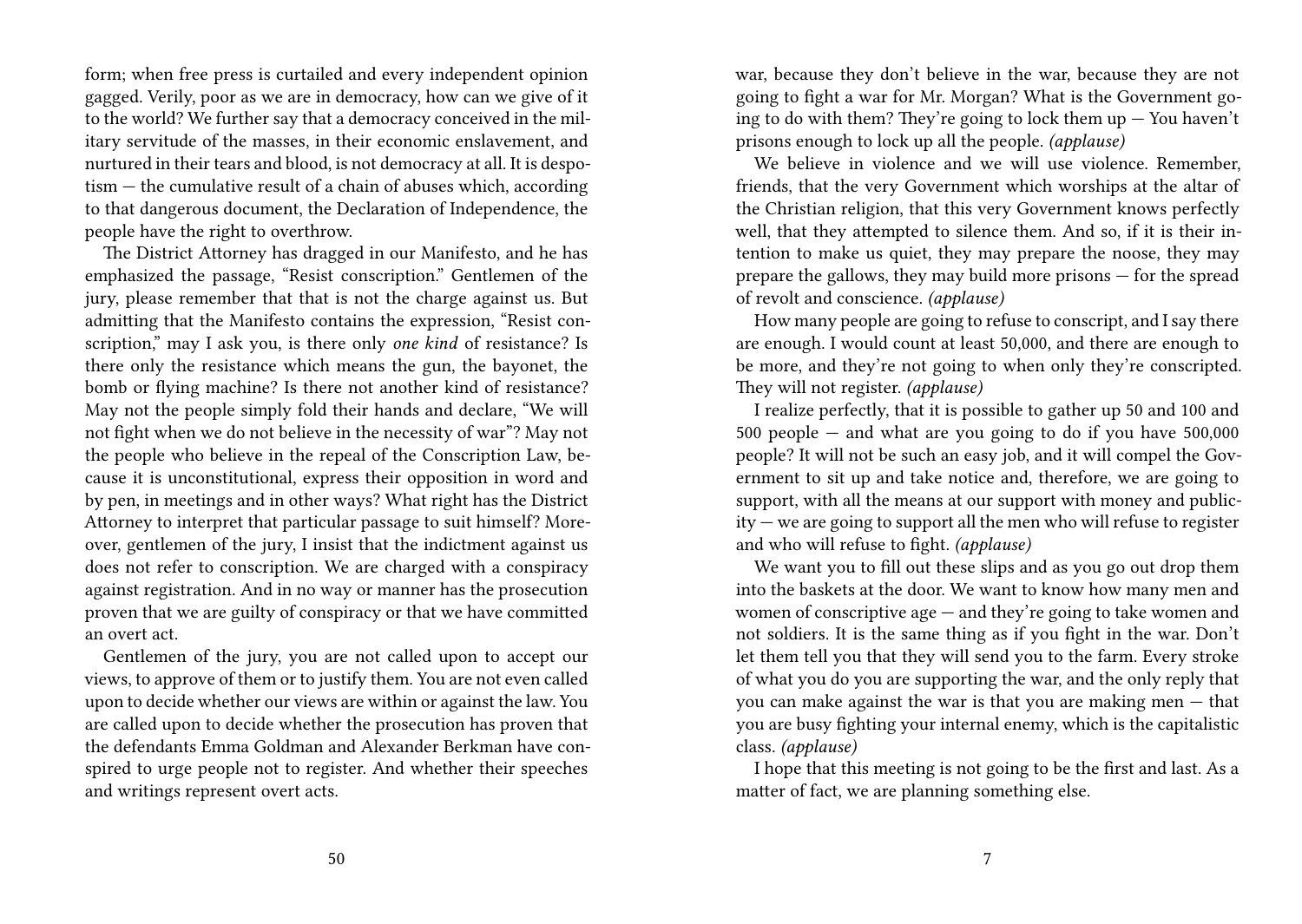Friends, listen, think of it. Not only are you going to be compelled — coerced — to wear the soldier's uniform, but on the day when you leave to be educated to the monster war, on the day when it will be decided that you shall be driven into the trenches and battlefield, on that day we are going to have a demonstration *(applause)*, but be careful whom *(applause)* — you might bury yourself and not the working class *(applause)*. We will have a demonstration of all the people who will not be conscripted and who will not register. We are going to have the largest demonstration this city has ever seen, and no power on earth will stop us.

I will say, in conclusion, that I, for one, am quite willing to take the consequences of every word I said and am going to say on the stand I am taking. I am not afraid of prison — I have been there often. It isn't quite so bad. I am not afraid of the authorities — I have dealt with them before — and rather, they have dealt with me, and am still living and stand here before you. I am not afraid of death. I would rather die the death of a lion than live the life of a dog. *(applause)*

For the cause of human liberty, for the cause of the working class, for the cause of men and women who live and till the soil  $-$  if I am to die for them, I could not wish a more glorious death ever in my wildest dreams. And so, patriots, and police, and gentlemen, who represent wealth and power, help yourself  $-$  you cannot stop the revolutionary spirit. It may take as long as one year or two. You cannot do it, because the spirit of revolution has a marvelous power of liberty. It can break through bars — it can go through safely. It can come out stronger and braver. If there is any man in this hall that despairs — let's look across Russia — let's look across. *(applause)* Als — who was tortured by the Russian soldiers, who never believed that she would see Russia and see her people alive, and yet see the wonderful thing that revolution has done. It has thrown the Czar and his clique and his ever staunch henchmen into prison. It has opened Siberia and all the dungeons, and the men and women are going to be free. They are not going to be free according to American democracy. *(applause)*

cursor of human progress — the political criminal of to-day must needs be the hero, the martyr and the saint of the new age.

But, says the Prosecuting Attorney, the press and the unthinking rabble, in high and low station, "that is a dangerous doctrine and unpatriotic at this time." No doubt it is. But are we to be held responsible for something which is as unchangeable and unalienable as the very stars hanging in the heavens unto time and all eternity?

Gentlemen of the jury, we respect your patriotism. We would not, if we could, have you change its meaning for yourself. But may there not be different kinds of patriotism as there are different kinds of liberty? I for one cannot believe that love of one's country must needs consist in blindness to its social faults, to deafness to its social discords, of inarticulation to its social wrongs. Neither can I believe that the mere accident of birth in a certain country or the mere scrap of a citizen's paper constitutes the love of country.

I know many people  $-$  I am one of them  $-$  who were not born here, nor have they applied for citizenship, and who yet love America with deeper passion and greater intensity than many natives whose patriotism manifests itself by pulling, kicking, and insulting those who do not rise when the national anthem is played. Our patriotism is that of the man who loves a woman with open eyes. He is enchanted by her beauty, yet he sees her faults. So we, too, who know America, love her beauty, her richness, her great possibilities; we love her mountains, her canyons, her forests, her Niagara, and her deserts — above all do we love the people that have produced her wealth, her artists who have created beauty, her great apostles who dream and work for liberty  $-$  but with the same passionate emotion we hate her superficiality, her cant, her corruption, her mad, unscrupulous worship at the altar of the Golden Calf.

We say that if America has entered the war to make the world safe for democracy, she must first make democracy safe in America. How else is the world to take America seriously, when democracy at home is daily being outraged, free speech suppressed, peaceable assemblies broken up by overbearing and brutal gangsters in uni-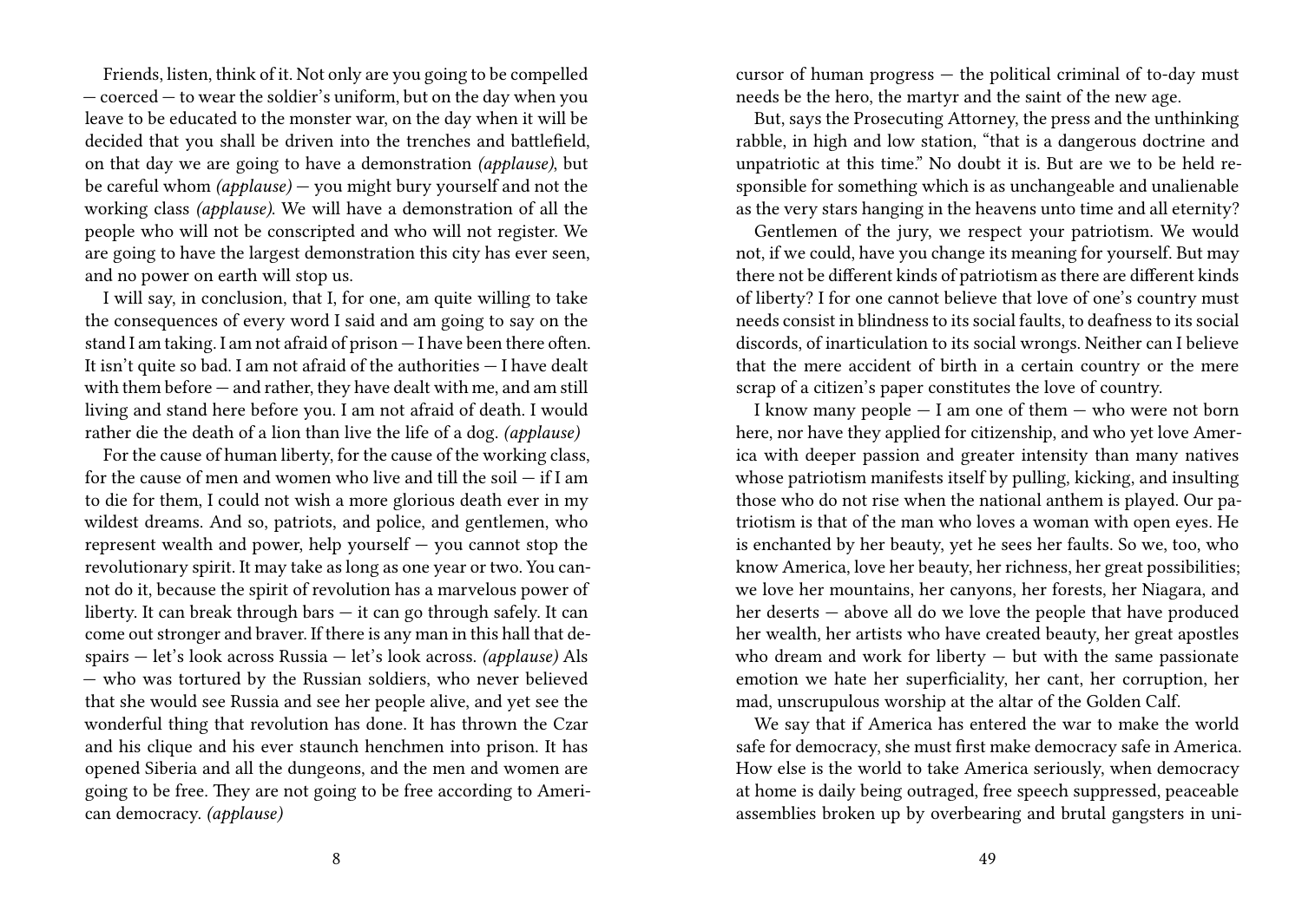Ah, gentlemen, on the very day when we were being tried for conspiracy and overt acts, your city officials and representatives welcomed with music and festivities the Russian Commission. Are you aware of the fact that nearly all of the members of that Commission have only recently been released from exile? The ideas they propagated were never within the law. For nearly a hundred years, from 1825 to 1917, the Tree of Liberty in Russia was watered by the blood of her martyrs. No greater heroism, no nobler lives had ever been dedicated to humanity. Not one of them worked within the law. I could continue to enumerate almost endlessly the hosts of men and women in every land and in every period whose ideas and ideals redeemed the world because they were not within the law.

Never can a new idea move within the law. It matters not whether that idea pertains to political and social changes or to any other domain of human thought and expression — to science, literature, music; in fact, everything that makes for freedom and joy and beauty must refuse to move within the law. How can it be otherwise? The law is stationary, fixed, mechanical, "a chariot wheel" which grinds all alike without regard to time, place and condition, without ever taking into account cause and effect, without ever going into the complexity of the human soul.

Progress knows nothing of fixity. It cannot be pressed into a definite mould. It cannot bow to the dictum, "I have ruled," "I am the regulating finger of God." Progress is ever renewing, ever becoming, ever changing — *never is it within the law*.

If that be crime, we are criminals even like Jesus, Socrates, Galileo, Bruno, John Brown and scores of others. We are in good company, among those whom Havelock Ellis, the greatest living psychologist, describes as the political criminals recognized by the whole civilized world, except America, as men and women who out of deep love for humanity, out of a passionate reverence for liberty and an all-absorbing devotion to an ideal are ready to pay for their faith even with their blood. We cannot do otherwise if we are to be true to ourselves — we know that the political criminal is the pre-

Friends, I insist it is a good place for them in Russia. Let's go back home tomorrow. So, friends, don't be afraid. Take this marvelous meeting, take this wonderful spirit, and remember that you are not alone — that tonight, in every city, in every hamlet and in every village and town, there are hearts beating that they don't want war, that they don't want conscription — that they are not going to be conscripted.

The ruling classes fight a losing game. The Wall Street men are fighting a losing game. They represented the past and we represent the future. *(applause)*

The future belongs to the young men, who are barely of age and barely realizing their freedom. The future belongs to the young girls and young boys. They must be free from militarism. They must be free from the military yoke. If you want war, help yourself. Fight your own battle. We are not going to fight it for you. *(applause)*

So, friends, it is our decision tonight. We are going to fight for you, we are going to assist you and co-operate with you, and have the grandest demonstration this country has ever seen against militarism and war. What's your answer? Your answer to war must be a general strike, and then the governing class will have something on its hands.

So, friends, before I close, I want to make an appeal to you. I want to make you know that this meeting sprang simultaneously from a group of people. It cost money and therefore I ask you to contribute as much as you can. I wish to say that Mother Earth is opening pledges with \$50. I hope that those who can do so will do so. We want to have money, we want to have more literature, we want to have a demonstration, and we want to prove that with little money, no public support, with no militia, with no soldiers, we can support the point of real freedom and liberty and brotherhood.

*(Finished speaking about 10:15 P.M.)*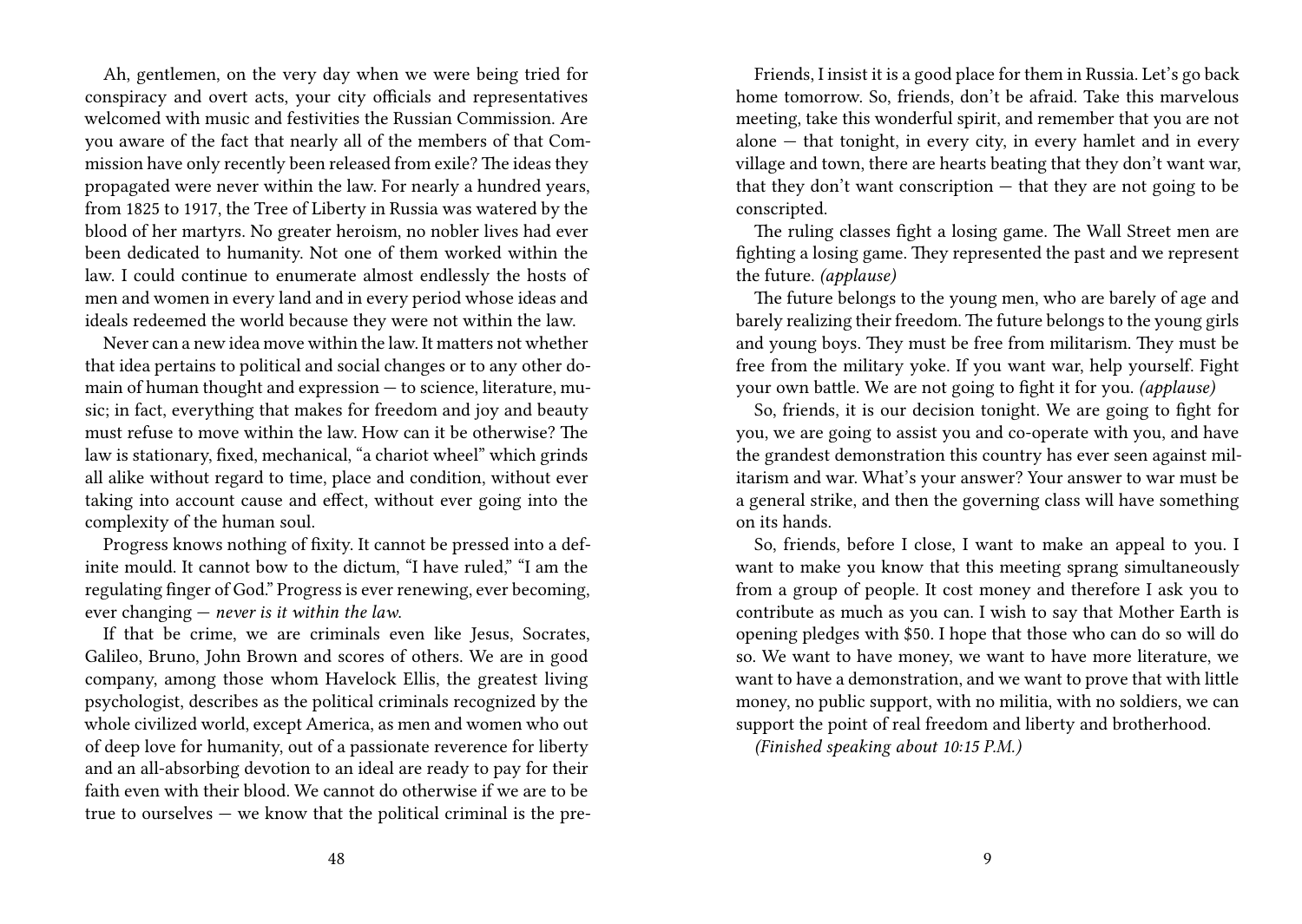#### **Meeting of No-Conscription League (Hunts Point Palace, 8 P.M. New York, June 4, 1917)**

Transcript by public shorthand reporter Charles Pickler, employed by the Stenographic Service Company of New York City, contracted by the No-Conscription League. Copy of original transcript housed at the Tamiment Library, New York University. Permission to reproduce or quote in any form must be obtained from the Tamiment Library.

The transcript was seized by government authorities from the headquarters of the No-Conscription League on June 15, 1917, the day that Emma Goldman and Alexander Berkman were arrested. Berkman's and Goldman's speeches at this event were introduced as Government's Exhibit 33 in the June-July 1917 anti-conscription trial of Berkman and Goldman. For transcript of court examination of Charles Pickler see "Goldman & Berkman v. United States: Transcript of Record, 1917 Sept. 25," pp. 163–67, 219–23 (*Emma Goldman Papers* microfilm, reel 59).

\* \* \*

#### LEONARD D. ABBOTT, ESQ., (CHAIRMAN)

THE CHAIRMAN: My friends, I ask you to keep control of yourselves. If any party or parties try to make trouble, ignore them. We are here tonight to assert the power of an idea against the power of physical force. We are here tonight to assert the power of freedom as against the power of authority.

All through history free ideas have had to fight for their right to exist, and men and women have had to go to prison, and in some cases to lay down their lives, in order that freedom might go forward. We are fighting the latest engagement in this eternal war for freedom, in this hall tonight. We say to militarists who are trying to force Americans into the ranks of Militarists throughout the world, into the ranks of the same militarists that have made of Europe a

Gentlemen, during our examination of talesmen, when we asked whether you would be prejudiced against us if it were proven that we propagated ideas and opinions contrary to those held by the majority, you were instructed by the Court to say, "If they are within the law." But what the Court did not tell you is, that no new faith — not even the most humane and peaceable — has ever been considered "within the law" by those who were in power. The history of human growth is at the same time the history of every new idea heralding the approach of a brighter dawn, and the brighter dawn has always been considered illegal, outside of the law.

Gentlemen of the jury, most of you, I take it, are believers in the teachings of Jesus. Bear in mind that he was put to death by those who considered his views as being against the law. I also take it that you are proud of your Americanism. Remember that those who fought and bled for your liberties were in their time considered as being against the law, as dangerous disturbers and trouble-makers. They not only preached violence, but they carried out their ideas by throwing tea into the Boston harbor. They said that "Resistance to tyranny is obedience to God." They wrote a dangerous document called the Declaration of Independence. A document which continues to be dangerous to this day, and for the circulation of which a young man was sentenced to ninety days prison in a New York Court, only the other day. They were the Anarchists of their time they were never within the law.

Your Government is allied with the French Republic. Need I call your attention to the historic fact that the great upheaval in France was brought about by extra-legal means? The Dant[on]s, the Robespierres, the Marats, the Herberts, aye even the man who is responsible for the most stirring revolutionary music, the Marseillaise *(which unfortunately has deteriorated into a war tune)* even Camille Desmoulins, were never within the law. But for those great pioneers and rebels, France would have continued under the yoke of the idle Louis XVI., to whom the sport of shooting jack rabbits was more important than the destiny of the people of France.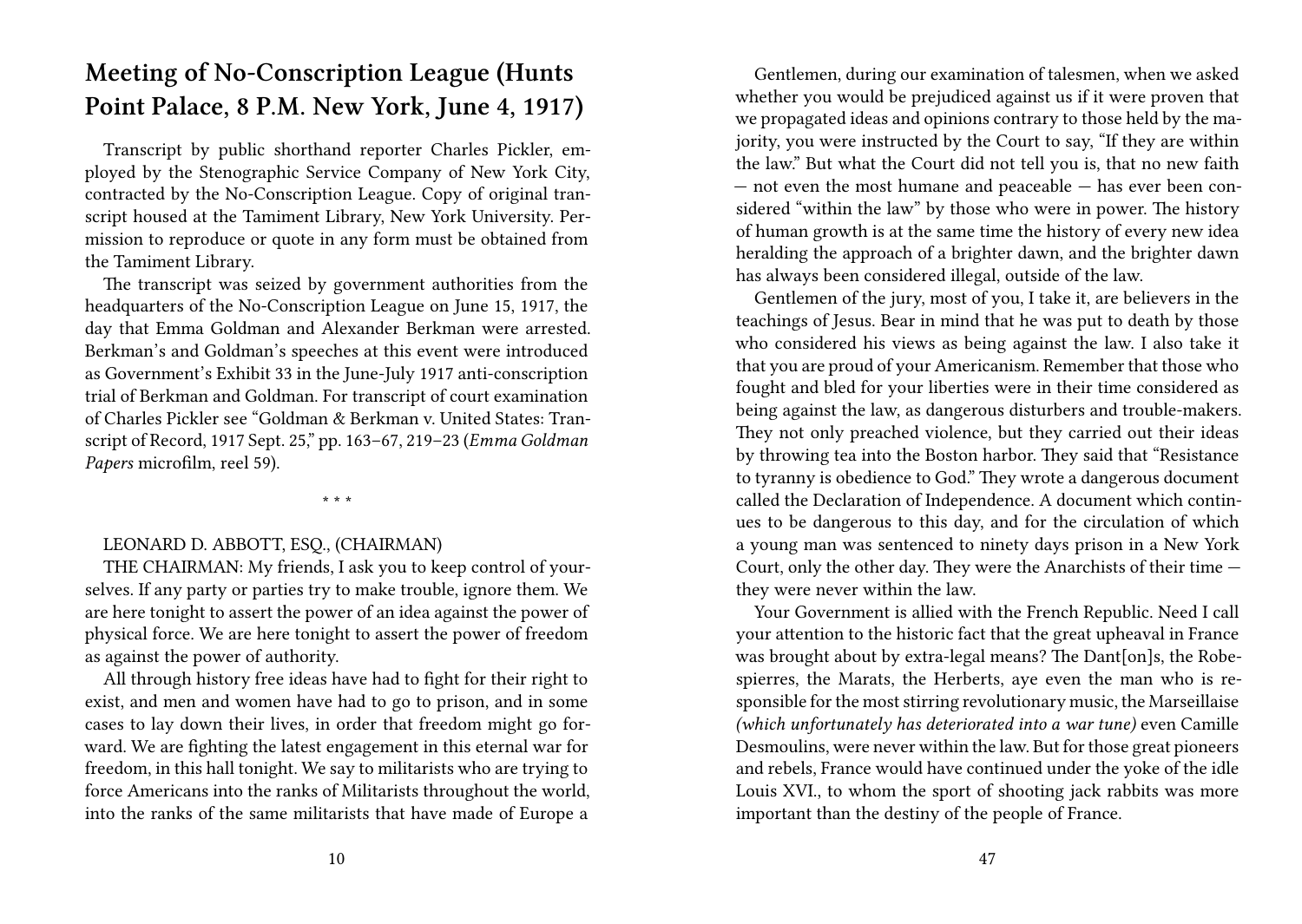German money. As if we would ever touch German money, or Russian money, or American money coming from the ruling class, to advance our ideas! But in order to forestall any suspicion, any insinuation, in order to stand clear before you, we were compelled to bring an old man here to inform you that he has been a radical all his life, that he is interested in our ideas, and that he is the man who contributed the money for radical purposes and for the work of Miss Goldman.

Gentlemen of the jury, you will be told by the Court, I am sure, that when you render a verdict you must be convinced beyond a reasonable doubt; that you must not assume that we are guilty before we are proven guilty; and that it is your duty to assume that we are innocent. And yet, as a matter of fact, the burden of proof has been laid upon us. We had to bring witnesses. If we had had time we could have brought fifty more witnesses, each corroborating the others. Some of those people have no relation with us. Some are writers, poets, contributors to the most conventional magazines. Is it likely that they would swear to something in our favor if it were not the truth? Therefore I insist, as did my co-defendant Alexander Berkman, that the prosecution has made a very poor showing in proving the conspiracy or any overt act.

Gentlemen of the jury, we have been in public life for twentyseven years. We have been hauled into court, in and out of season — we have never denied our position. Even the police know that Emma Goldman and Alexander Berkman are not shirkers. You have had occasion during this trial to convince yourselves that we do not deny. We have gladly and proudly claimed responsibility, not only for what we ourselves have said and written, but even for things written by others and with which we did not agree. Is it plausible, then, that we would go through the ordeal, trouble and expense of a lengthy trial to escape responsibility in this instance? A thousand times no! But we refuse to be tried on a trumped-up charge, or to be convicted by perjured testimony, merely because we are Anarchists and hated by the class whom we have openly fought for many years.

shambles, and that are still slaughtering men and women and children there, we say to them, "Beware, you can go so far, but no further." We say to them, "Go to Europe to fight the Germans, if you want to, but don't try to drag us with you when we are unwilling to go." *(Applause.)* We say to the militarists, "We are not interfering with you, but you are interfering with us, and if you try to take us by force we shall resist." *(Great Applause.)*

We hear a great deal about Anarchism in the present fight against Conscription. If Anarchists are prominent in this fight, it is because they have the courage of their convictions and are not afraid to express their convictions. Anarchists show their convictions and show their convictions in war times as well as in times of peace. They recognize that war is the very test of anti-militarist sincerity. It separates those who are sincere from those who are insincere. The man who declares himself an anti-militarist in times of peace and then abandons his convictions in times of war and danger is not an anti-militarist, he is a weakling. And the paradox of the present situation is that Anarchists, although they do not claim to be patriots, are upholdi ng American principles. Conscription is un-American, is immoral, and as many people believe unconstitutional.

There is a provision in our Constitution forbidding involuntary service. If conscription does not mean involuntary servitude, then I don't know the meaning of these two words.

A year ago, our American Nation was unwilling to commit itself to the principle of Conscription and Conscription was at least a debatable question; now the authorities talk of inflicting the death penalty on those who oppose Conscription, in spite of the fact that the opponents of Conscription today take the same view that the overwhelming majority of the American people have taken before. A few months ago President Wilson said he had been unable to find out what the war is about. He intimated that it did not concern us in America. He said a few days ago before the Red Cross in Washington that we had no special grievance against Germany. Two years ago the President was too proud to fight the Germans;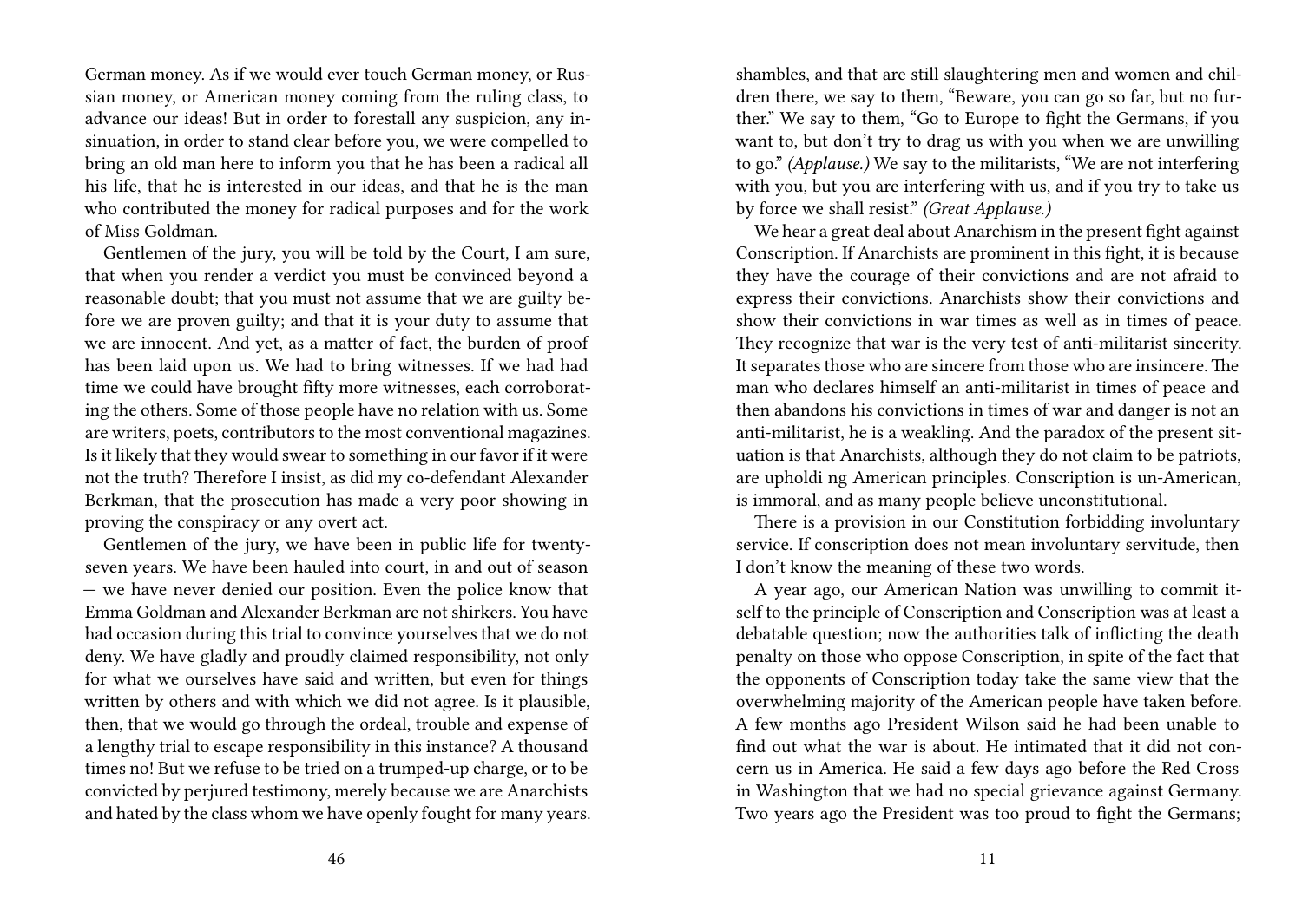now it seems the Germans are too proud to fight us  $-$  at least they have not made a formal declaration of war against America. Then, why in the name of humanity and common sense drag America into this war, or turn this country into an armed camp? Why follow the mistaken roads that all European countries have followed and pile up armament upon armament? Why send the flower of our young men to the trenches? Why don't the old men go? We can spare them better than our young men. This is not our war. This is not a war in which social revolutionaries can have any real interest. The war has been a mistake, it seems to me, almost without exception. The Russian Revolution is the only good thing, the only decent thing that has come out of it. *(Tremendous Applause.)*

Do not forget that the present Conscription Law is only the thin edge of the wedge; don't forget that it is merely the beginning of the large opening that will bring the military monster into our homes, and as it grows stronger it will become more greedy, and the love for conquest will take possession of it, and the next thing that we will be required to do will be to conquer Mexico. That is the natural progress of militarism. If you believe in this war, go ahead, but don't force us. We have as much right to our principles as the militarists have to theirs.

I honor that great American Henry D. Thoreau, who wrote of the duty of Civil disobedience, and we are following him and his doctrines. We believe the time will come when the highest conscience of humanity will be shown in civil disobedience to unrighteous requirements of the powerful few.

Militarists talk of giving patriotic service to the nation. But there are two kinds of service, and there are two kinds of nations. Which nation do they mean? There is a nation composed of exploiters, capitalists and the militarists. And there is a nation of exploited working men, of persecuted labor bodies. The first, the capitalists, we regard as our enemies. To the second class, the workers, the labor leaders, we pledge our deathless loyalty. We join hands with our comrades throughout the world. One of the inspiring circumstances of the

overt act. Why, then, has the Prosecuting Attorney dwelt so much, at such length, and with such pains on that meeting, and so little on the other meetings held on the eve of registration and after? Is it not because the District Attorney knew that we had no stenographic notes of that meeting? He knew it because he was approached by Mr. Weinberger and other friends for a copy of the transcript, which request he refused. Evidently, the District Attorney felt safe to use the notes of a patrolman and a detective, knowing that they would swear to anything their superiors wanted. I never like to accuse anyone — I wouldn't go so far as my co-defendant, Mr. Berkman, in saying that the District Attorney doctored the document; I don't know whether he did or not. But I do know that Patrolman Randolph and Detective Cadell doctored the notes, for the simple reason that I didn't say those things. But though we could not produce our own stenographic notes, we have been able to prove by men and women of unimpeachable character and high intelligence that the notes of Randolph are utterly false. We have also proven beyond a reasonable doubt, and Mr. Content did not dare question our proof, that at the Hunts' Point Palace, held on the eve of registration, I expressly stated that I cannot and will not tell people not to register. We have further proven that this was my definite stand, which was explained in my statement sent from Springfield and read at the meeting of May 23rd.

When we go through the entire testimony given on behalf of the prosecution, I insist that there is not one single point to sustain the indictment for conspiracy or to prove the overt acts we are supposed to have committed. But we were even compelled to bring a man eighty years of age to the witness stand in order to stop, if possible, any intention to drag in the question of German money. It is true, and I appreciate it, that Mr. Content said he had no knowledge of it. But, gentlemen of the jury, somebody from the District Attorney's office or someone from the Marshal's office must have given out the statement that a bank receipt for \$2,400 was found in my office and must have told the newspapers the fake story of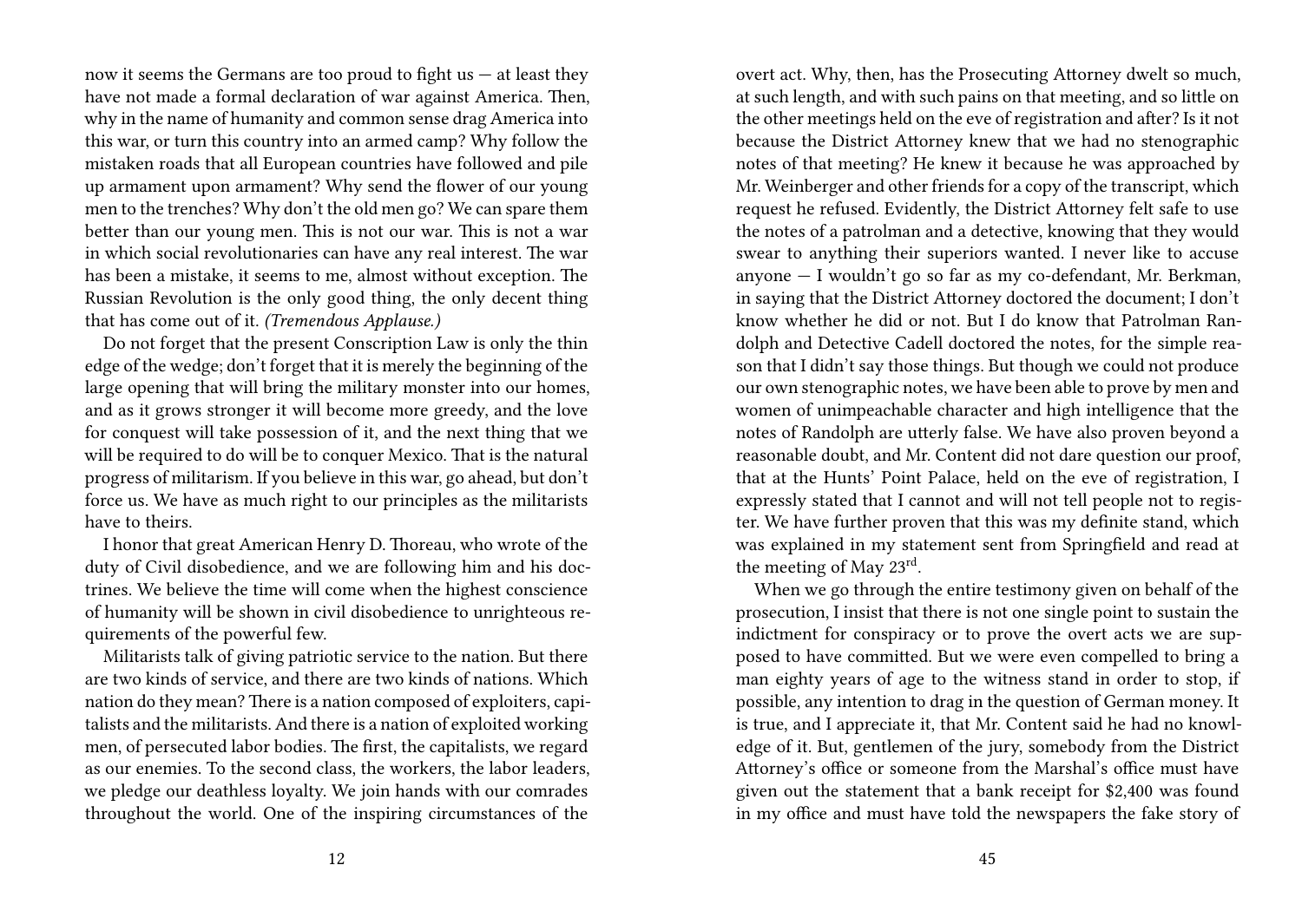It is organized violence on top which creates individual violence at the bottom. It is the accumulated indignation against organized wrong, organized crime, organized injustice which drives the political offender to his act. To condemn him means to be blind to the causes which make him. I can no more do it, nor have I the right to, than the physician who were to condemn the patient for his disease. You and I and all of us who remain indifferent to the crimes of poverty, of war, of human degradation, are equally responsible for the act committed by the political offender. May I therefore be permitted to say, in the words of a great teacher: "He who is without sin among you, let him cast the first stone." Does that mean advocating violence? You might as well accuse Jesus of advocating prostitution, because He took the part of the prostitute, Mary Magdalene.

Gentlemen of the jury, the meeting of the  $18<sup>th</sup>$  of May was called primarily for the purpose of voicing the position of the conscientious objector and to point out the evils of conscription. Now, who and what is the conscientious objector? Is he really a shirker, a slacker, or a coward? To call him that is to be guilty of dense ignorance of the forces which impel men and women to stand out against the whole world like a glittering lone star upon a dark horizon. The conscientious objector is impelled by what President Wilson in his speech of Feb. 3, 1917, called "the righteous passion for justice upon which all war, all structure of family, State and of mankind must rest as the ultimate base of our existence and our liberty." The righteous passion for justice which can never express itself in human slaughter — that is the force which makes the conscientious objector. Poor indeed is the country which fails to recognize the importance of that new type of humanity as the "ultimate base of our existence and liberty." It will find itself barren of that which makes for character and quality in its people.

The meeting of May 18<sup>th</sup> was held before the Draft Bill had actually gone into effect. The President signed it late in the evening of the 18<sup>th</sup>. Whatever was said at that meeting, even if I had counseled young men not to register, that meeting cannot serve as proof of an

times is the formation in England and elsewhere of workingmen's councils, such as there were formed during the Russian Revolution, the sole object of which is to work for the people's peace.

We say that we are men without a country, but in saying that we assert kinship with all in all countries. Yes, my friends, as our young Anarchist, Louis Kramer, said a few days ago, "We are citizens of the world, and we are the true patriots and the true lovers of all the people, and we do object to militarism and enforced servitude." I say to you, my friends, that a country must have a guilty conscience, when it arrests young men on no other grounds than giving out hand bills for this meeting, and fixing their bail at \$7,000.00. A country must have a guilty conscience when it arrests young college boys and girls, when their only crime is that they are sincerely against militarism. *(Applause.)* I say to you that a country must have a guilty conscience when men and women are arrested on flimsy or no charges, when meetings are broken up on flimsy pretexts or without any pretext, when radical papers are suppressed and when radical headquarters in many cities are raided. If these are the first fruits of milita rism, what will be the complete harvest?

I don't know how many young men will refuse to register and be conscripted tomorrow, but I do know that the young man who shakes off the bloody paw of militarism when it is laid on his shoulder, who refuses to be shipped to the trenches of Europe, I do know that young man is doing something that is of unquestionable value, not only to himself but to all humanity and to all posterity. *(Applause)* The young man who out of a keen sincerity and idealism refuses to take arms in a cause which he does not belie ve is stronger than any or all the governments that ever existed. *(Tremendous applause)* Down with militarism. And down with the state that cannot maintain itself except by forced service. *(Tremendous Applause)*

We have a number of speakers here tonight, some of them young men of conscriptable age, and some few others. Some of them are beyond the conscriptable age, and are not themselves liable, but who fight in this issue just as if they were liable themselves. The first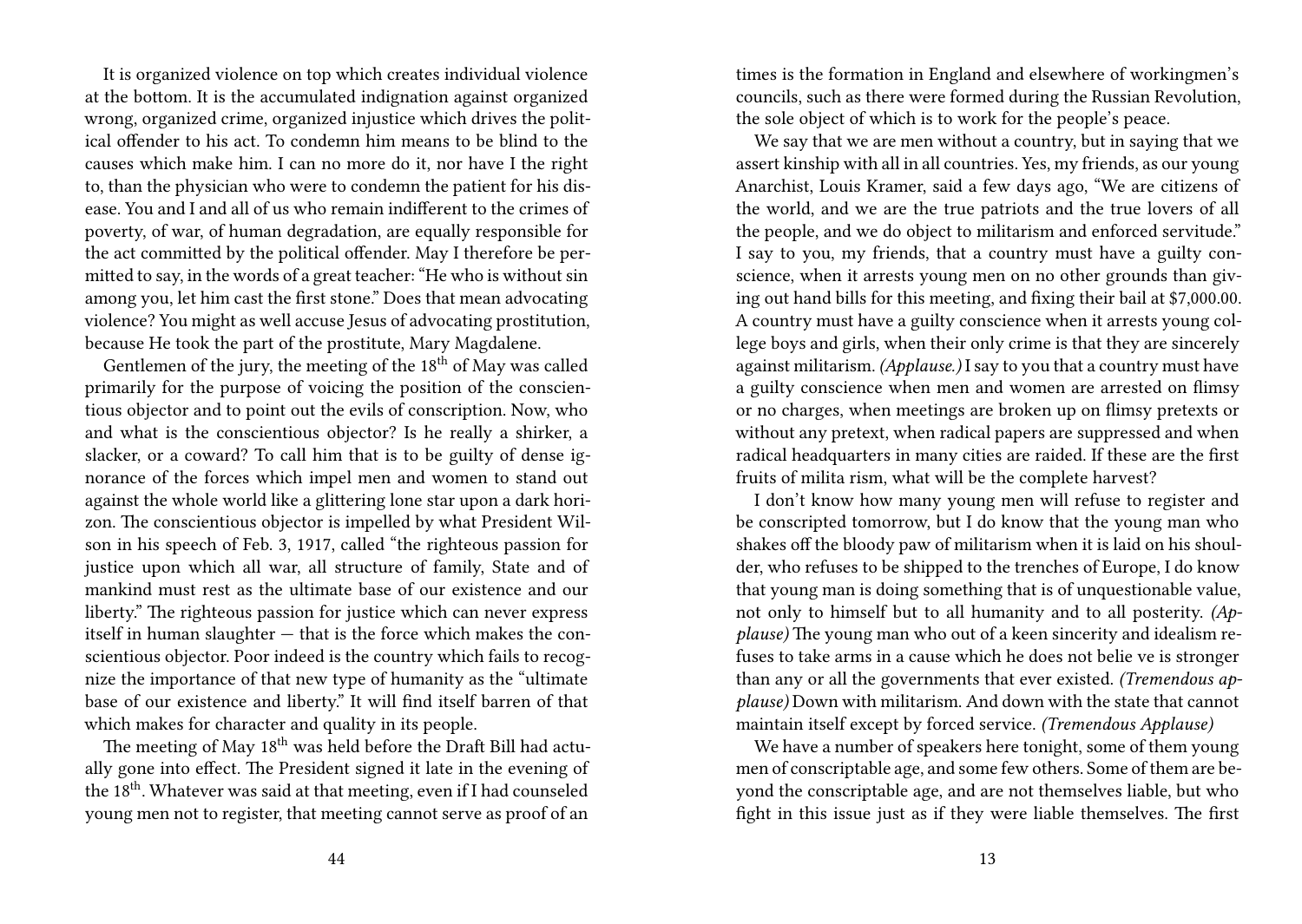speaker is a young man of conscriptable age, the headmaster of a modern school at Stony Ford, New York. I take pleasure in introducing Mr. Robert H. Hutchinson, but before I close I want to say that Anarchists are not afraid to go on the firing line. That is not the reason. The reason is our underlying principle, the very foundation of our belief, that this is wrong. We are against it now and we always will be. *(Applause)*

MR. ROBERT H. HUTCHINSON: My friends, if we go into this war to beat the German armies we may be successful, but we are liable to be conquered ourselves by a much more insidious power than armies. Let me recall to your minds how it was that the Roman Empire in the second century B.C. conquered the little country of Greece. The army of that little country went down to destruction against the Roman fighting machine, but in the end it was the Greek Civilization that conquered the Romans. The Romans took over the Greek Government; Roman writers imitated Greek literature; Romans imitated Greek architecture. But when Rome had run her course and the barbarians from the North came down and made themselves possessor of what was left of the Roman Empire it was Roman civilization that reconquered the barbarians. Now, is history repeating itself? Is it possible that the United States will go into this war against Germany and beat the Germans by arms, and in the end be conquered by Germany? When I say Germany I do not mean the mass of people within the confines of the German Empire I mean the type of civilization which the ruling classes there have worked out. I mean Kultur. What does "Kultur" mean. There are two sides to it. On the one hand there is the idea of a kind of state socialism in which the State enters into every phase of human life for the purpose of eliminating waste and making the people act more as a single unit. This can best be translated by our word efficiency. The other idea involved in the conception of kultur is that of absolute, unquestioned obedience to authority. In one sense Kultur means a system, an efficiency, which the ruling classes of Germany have worked out for the increase of their own power. That is not

Assuming, gentlemen of the jury, that this sentence was really used at the meeting of May  $18<sup>th</sup>$ , it would still fail to prove the indictment which charges conspiracy and overt acts to carry out the conspiracy. And that is all we are charged with. Not violence, not Anarchism. I will go further and say, that had the indictment been for the advocacy of violence, you gentlemen of the jury, would still have to render a verdict of "Not Guilty," since the mere belief in a thing or even the announcement that you would carry out that belief, can not possibly constitute a crime.

However, I wish to say emphatically that no such expression as "We believe in violence and we will use violence" was uttered at the meeting of May  $18^{th}$ , or at any other meeting. I could not have employed such a phrase, as there was no occasion for it. If for no other reason, it is because I want my lectures and speeches to be coherent and logical. The sentence credited to me is neither.

I have read to you my position toward political violence from a lengthy essay called "The Psychology of Political Violence."

But to make that position clearer and simpler, I wish to say that I am a social student. It is my mission in life to ascertain the cause of our social evils and of our social difficulties. As a student of social wrongs it is my aim to diagnose a wrong. To simply condemn the man who has committed an act of political violence, in order to save my skin, would be as unpardonable as it would be on the part of the physician, who is called to diagnose a case, to condemn the patient because the patient has tuberculosis, cancer, or some other disease. The honest, earnest, sincere physician does not only prescribe medicine, he tries to find out the cause of the disease. And if the patient is at all capable as to means, the doctor will say to him, "Get out of this putrid air, get out of the factory, get out of the place where your lungs are being infected." He will not merely give him medicine. He will tell him the cause of the disease. And that is precisely my position in regard to acts of violence. That is what I have said on every platform. I have attempted to explain the cause and the reason for acts of political violence.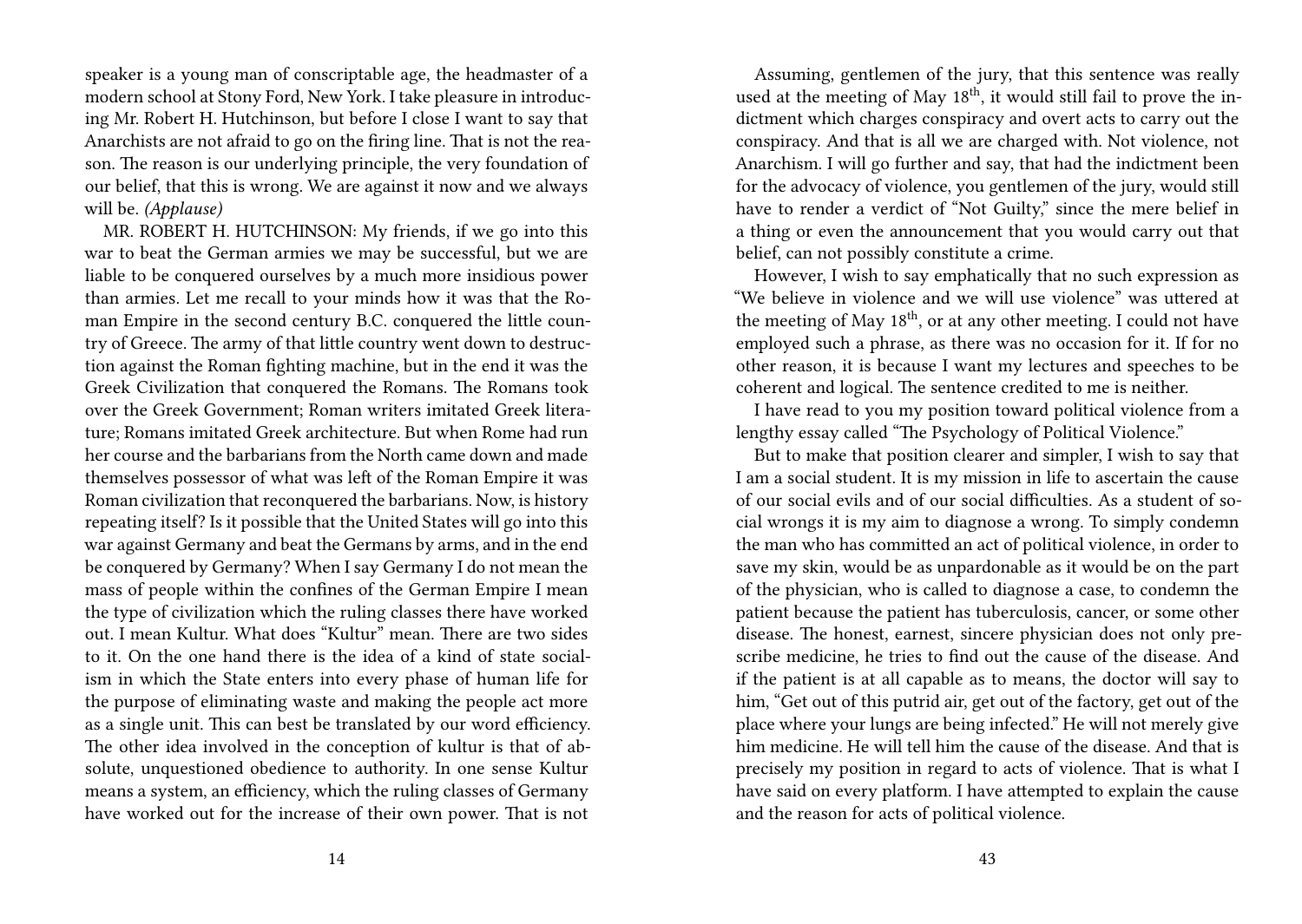month about the first or second, and that it was sold or given away at the office to whoever wanted a copy. Where, then, is the overt act?

Just as the prosecution has utterly failed to prove the charge of conspiracy, so has it also failed to prove the overt act by the flimsy testimony that Mother Earth was given to a reporter. The same holds good regarding The Blast.

Gentlemen of the jury, the District Attorney must have learned from the reporters the gist of the numerous interviews which they had with us. Why did he not examine them as to whether or not we had counseled young men not to register? That would have been a more direct way of getting at the facts. In the case of the reporter from the New York *Times*, there can be no doubt that the man would have been only too happy to accommodate the District Attorney with the required information. A man who disregards every principle of decency and ethics of his profession as a newspaper man, by turning material given him as news over to the District Attorney, would have been glad to oblige a friend. Why did Mr. Content neglect such a golden opportunity? Was it not because the reporter of the *Times*, like all the other reporters, must have told the District Attorney that the two defendants stated, on each and every occasion, they would not tell people not to register?

Perhaps the *Times* reporter refused to go to the extent of perjuring himself. Patrolmen and detectives are not so timid in such matters. Hence Mr. Randolph and Mr. Cadell, to rescue the situation. Imagine employing tenth-rate stenographers to report the very important speeches of dangerous trouble-makers! What lack of forethought and efficiency on the part of the District Attorney! But even these two members of the police department failed to prove by their notes that we advised people not to register. But since they had to produce something incriminating against Anarchists, they conveniently resorted to the old standby, always credited to us, "We believe in violence and we will use violence"

the kind of kultur we wa nt here in America. What difference is there between what we hear nowadays around such places as this, what difference is there between our modern Americanism and this kultur? What difference is there between German efficiency and American efficiency?

What difference is there between the Subordination of individual liberty, whether it is in Germany or the United States? If we here really believe in freedom and democracy, if we really hold that the rights of the individual are important, let us not fight against a German organization, but let us fight against this kultur, both this side of the Atlantic and the other side of the Atlantic, everywhere. Let us stir up the people to fight for real freedom that democracy means, let us stir them up to fight for more than the mere word; let us stir them up to fight so that freedom and democracy be made facts and maintain as facts, not merely words. *(Applause)* Let us not be fooled, and let us not permit others to be fooled. We are not in danger of the German Armies; we are in danger of this kultur. It has conquered England and France, and it has now taken possession of America, in a way. It is a great invasion of individual rights. We don't want guns and bullets; we want propaganda and education. We don't want poisonous gases, we want fresh air. And neither do we want that word Liberty to remain a word; we want it to become a fact. *(Tremendous applause)*

Therefore I ask you to join me in demanding that this Conscription Law be repealed, *(Applause)* or at least that some kind of an amendment will be made to it that those who are conscientiously really against war of any kind will be allowed to follow out their principles unmolested and in freedom. *(Applause)*

THE CHAIRMAN: The next speaker will be a young mother, Mrs. Ballantine.

MRS. BALLANTINE: My friends, it is comparatively easy for me to come here and speak to you because I have a son who is only fifteen months old. When I think of mothers here whose sons have to be sent to these bloody battles, with which they have no sympa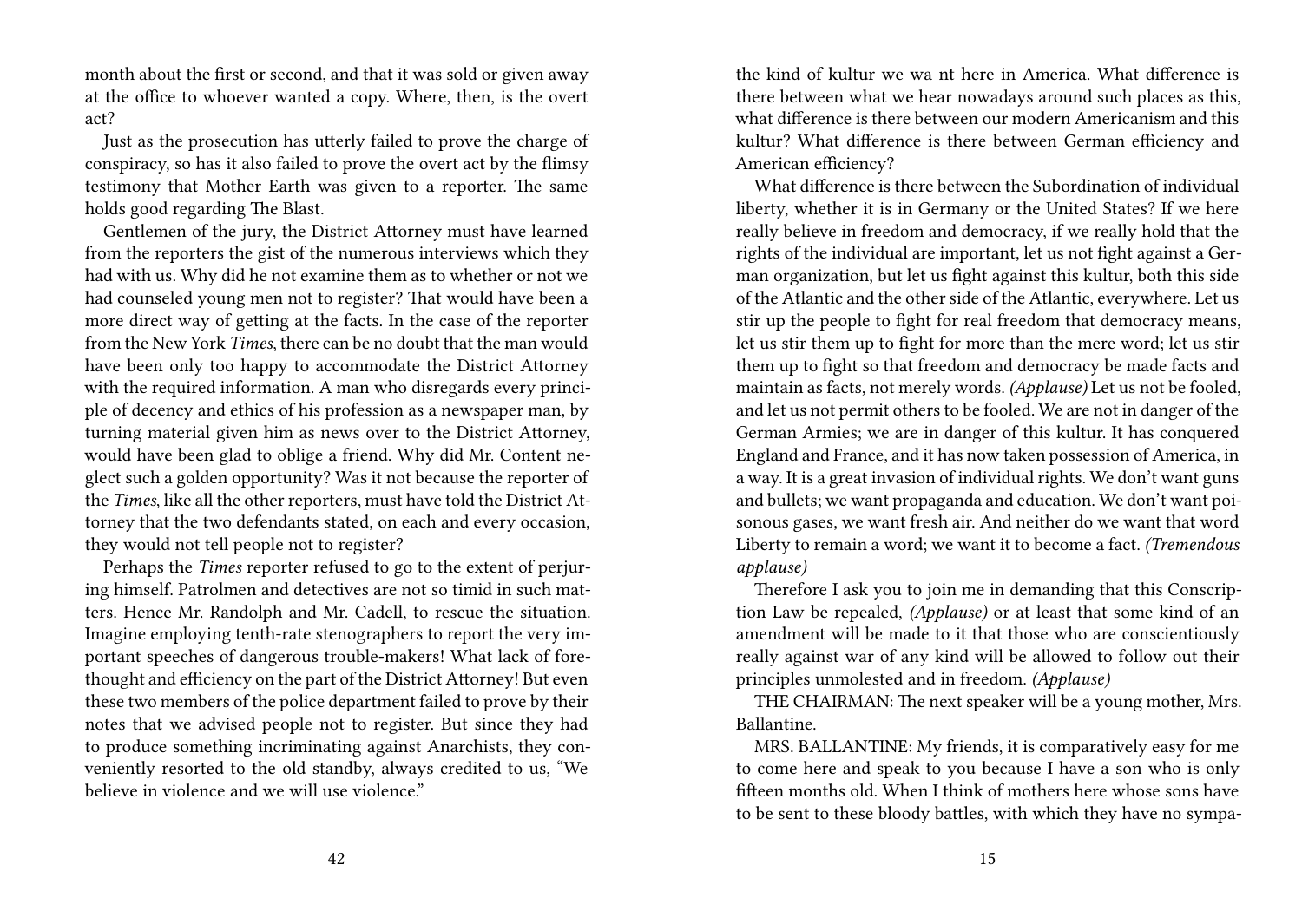thy, it just horrifies me. I don't see how they do it. To me the whole subject of motherhood has become so terrible, that I cannot think of my little son with equanimity. He is a perfect physical specimen, and when I think I may bring him up to perfe ct manhood to be taken away without his consent or mine I think I have committed a crime against humanity. They say that this is going to be the last war, to placate people whom they know are opposed to them. There is a book which has just come out, written by some French poillou, the French word for soldier, in which he describes the conditions at the front, and the conditions that meet the soldiers there in the trenches. He describes the way they live, in water up to their waists, cold and freezing weather, the consequence of diseases, and the vermin with which they are covered. Have I to give my son for that? I would rather he die. And I say to women, "Don't breed. Don't have any more children if that is what you are bringing them up for." *(Applause)*

That is not what we give life for. Life should be a beautiful thing, a thing to develop and flower, instead of a thing to be a mass of wounds and sores and horrors, left on some battlefield. I make my protest as a mother, and as an individual to mothers — don't, don't, don't, don't give your children. *(Applause)*

THE CHAIRMAN: The next speaker is a young man of Conscriptable age, Peter Kane, Jr.

MR. PETER KANE, JR.: My friends, you will have the police soon. My friends, great sacrifices have been made this evening to get you here. I would like to tell you a great many things, but America does not permit me. *(Applause)*

A VOICE FROM THE GALLERY: You had better go back to Russia.

MR. KANE: I am going back there if you don't go with me, soon. My friends, two noble boys were arrested at Madison Square Garden getting you here this evening, and I beg to say in spite of that there is a standing army on the outside, with their protest, telling

erty is rated at three hundred thousand dollars, and that after the District Attorney had considered and, in fact, promised to accept the property for one of the defendants, Alexander Berkman, thus breaking every right guaranteed even to the most heinous criminal.

Finally the third act, played by the Government in this court during the last week. The pity of it is that the prosecution knows so little of dramatic construction, else it would have equipped itself with better dramatic material to sustain the continuity of the play. As it was, the third act fell flat, utterly, and presents the question, Why such a tempest in a teapot? Gentlemen of the jury, my comrade and co-defendant having carefully and thoroughly gone into the evidence presented by the prosecution, and having demonstrated its entire failure to prove the charge of conspiracy or any overt acts to carry out that conspiracy, I shall not impose upon your patience by going over the same ground, except to emphasize a few points. To charge people with having conspired to do something which they have been engaged in doing most of their lives, namely their campaign against war, militarism and conscription as contrary to the best interests of humanity, is an insult to human intelligence.

And how was that charge proven? By the fact that Mother Earth and The Blast were printed by the same printer and bound in the same bindery. By the further evidence that the same expressman had delivered the two publications! And by the still more illuminating fact that on June 2nd Mother Earth and The Blast were given to a reporter at his request, if you please, and gratis.

Gentlemen of the jury, you saw the reporter who testified to this overt act. Did any one of you receive the impression that the man was of conscriptable age, and if not, in what possible way is the giving of Mother Earth to a reporter for news purposes proof demonstrating the overt act?

It was brought out by our witnesses that the Mother Earth magazine has been published for twelve years; that it was never held up, and that it has always gone through the U.S. mail as second-class mail matter. It was further proven that the magazine appeared each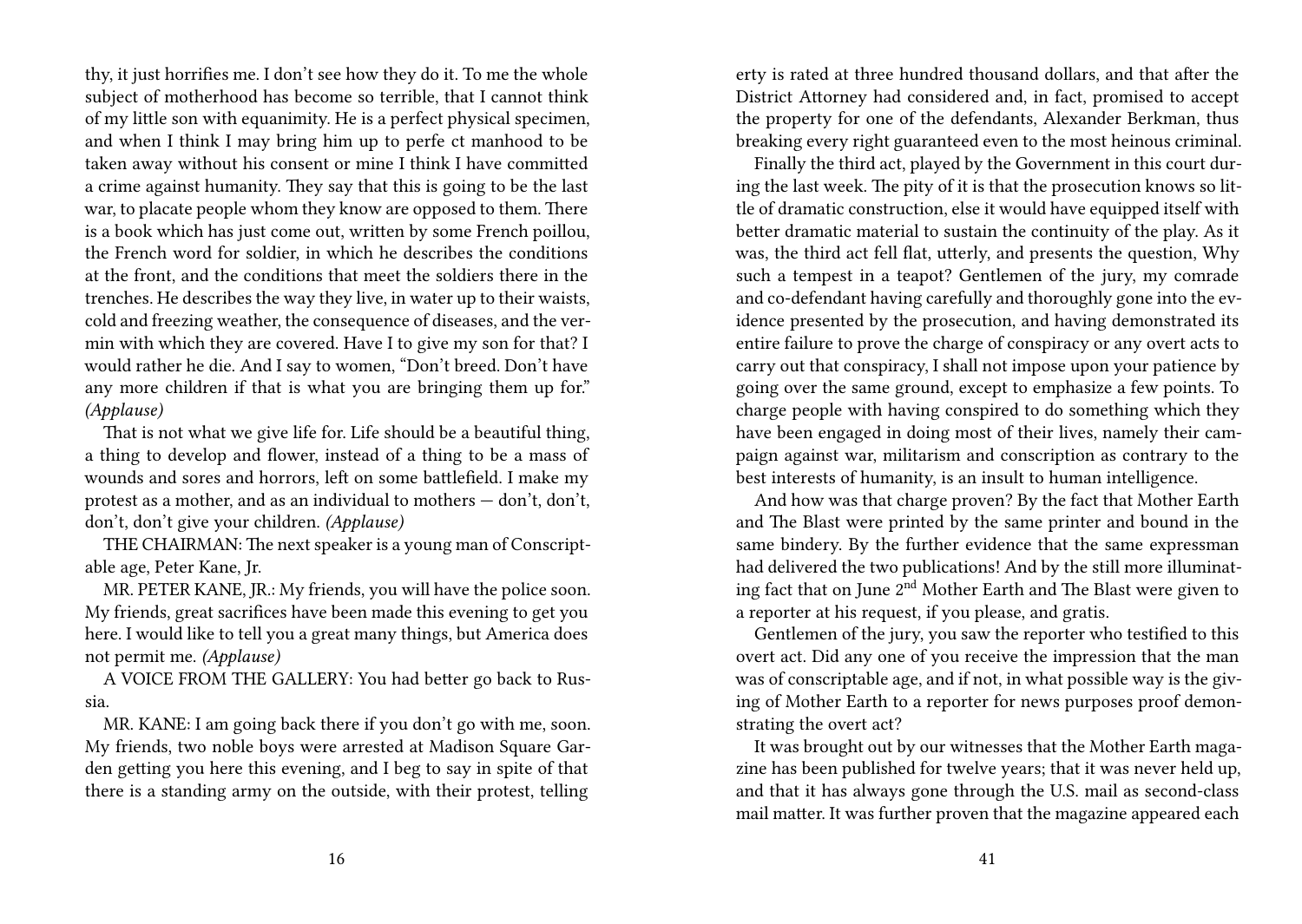only to discover the two dangerous disturbers and trouble-makers, Alexander Berkman and Emma Goldman, in their separate offices, quietly at work at their desks, wielding not a sword, nor a gun or a bomb, but merely their pens! Verily, it required courage to catch such big fish.

To be sure, two officers equipped with a warrant would have sufficed to carry out the business of arresting the defendants Alexander Berkman and Emma Goldman. Even the police know that neither of them is in the habit of running away or hiding under the bed. But the farce-comedy had to be properly staged if the Marshal and the District Attorney were to earn immortality. Hence the sensational arrest; hence also, the raid upon the offices of The Blast, Mother Earth, and the No-Conscription League.

In their zeal to save the country from the trouble-makers, the Marshal and his helpers did not even consider it necessary to produce a search warrant. After all, what matters a mere scrap of paper when one is called upon to raid the offices of Anarchists! Of what consequence is the sanctity of property, the right of privacy, to officials in their dealings with Anarchists! In our day of military training for battle, an Anarchist office is an appropriate camping ground. Would the gentlemen who came with Marshal McCarthy have dared to go into the offices of Morgan, or Rockefeller, or of any of those men without a search warrant? They never showed us the search warrant, although we asked them for it. Nevertheless, they turned our office into a battlefield, so that when they were through with it, it looked like invaded Belgium, with the only difference that the invaders were not Prussian barbarians but good American patriots bent on making New York safe for democracy.

The stage having been appropriately set for the three-act comedy, and the first act successfully played by carrying off the villains in a madly dashing automobile — which broke every traffic regulation and barely escaped crushing every one in its way — the second act proved even more ludicrous. Fifty thousand dollars bail was demanded, and real estate refused when offered by a man whose propPresident Wilson how much they love Conscription. *(Applause and Cheers)*

I am a free born American Citizen and it is my duty to preserve those institutions of democracy that mean liberty of principle of conscience, *(Applause and Cheers)*, and I am willing also to give my insignificant life to preserve those institutions that the forefathers of America fought for. If our dear country is fighting a war for democracy my dear brethren, we should have this democracy at home first. *(Applause and Cheers)* Any attempt to violate the laws of true democracy should be crushed by the will of the people who love democracy *(Applause)*, and tomorrow on June 5<sup>th</sup> you will have your opportunity to crush those laws that destroy democracy, and I for one, my friends, will side with your dear patriot, Patrick Henry. As for me, gentlemen, give me liberty or give me death. *(Many hurrahs and great applause)*

A VOICE FROM THE GALLERY: Three cheers for the Stars and Stripes. *(Applause)*

MR. KANE: If that individual who made our dear Star Spangled Banner could see us today, she would say, why did I ever say Liberty? I may be brought to task for saying these things, my friends, but don't fear that, for I am a Democratic American Citizen, who has the belief, at least, that I have the right to speak what I think. I cannot allow any law to interfere with the freedom of my conscience, and I am not going to allow any sect to provide any law under a democracy that stands for a representative Government to drive me to the slaughter of my fellow man. I refuse to become a murderer under any pretense whatsoever. *(Applause)* Laws exist only by the belief of a people in their necessity for the achievement of the Liberty of Justice and Righteousness. We believe that any law odious to democracy, endangering the preservation of freedom of thought and conscience, is tyrannical and fit for autocracies only. We liberty-loving American citizens want this body governed by militarism crushed and we cannot and will not tolerate any attempt to Prussianize America under any pretense whatsoever. *(Applause*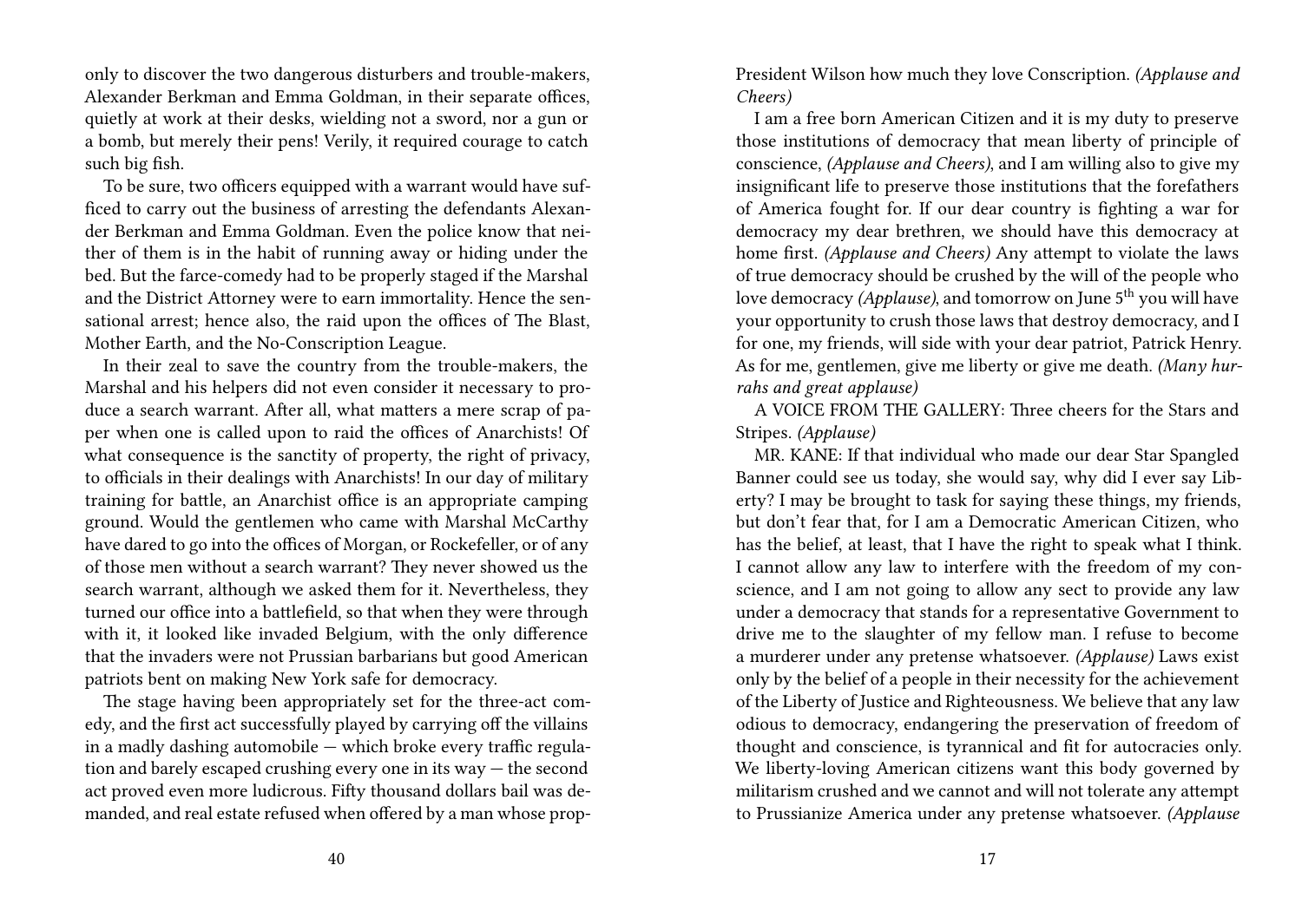*and something, evidently an electric bulb, thrown from the gallery and striking at the feet of the speaker.)*

MR. KANE: Will the law and order committee provide that I speak safely? *(Laughter)* We, the people, make governments and are the final judges as to what shall be enacted as laws. Our representatives voted for war, it is true, but we, the people of America, know the horrors of war, and we did not and do not want war. Indeed, our representatives did not represent us. We therefore repudiate a declaration of war until the American people, the masses, the workers, who do the fighting and pay the taxes for a war are given the right that true democracy guarantees, the right to decide by a referendum whether or not they want war. *(Great Applause and hurrahs.)* Taking advantage of the Government machinery that can be manipulated to suit those people who our representatives seem to be considering more than the people, a law was railroaded through Congress in some manner declaring a war that the people do not want to. And I say here to you now, my brothers, that I, for one, will not uphold any law that does not come within the written Constitution of the United States of America. I will take no steps and leave it to the conscience of every man who wants democracy, who understands what this country fought for to get democracy, not to uphold that law. *(Applause)* It is in your power. Do it.

THE CHAIRMAN: The next speaker is not only a mother, but a grandmother. I ask Mother Yuster to step forward. Mother Yuster is a Rumanian and asked me to translate some of this to the audience.

*(A lady stepped forward and stood by the Chairman while he proceeded.)*

THE CHAIRMAN: I am now speaking for her. I come here tonight with my heart full of sorrow. I want to say these few words to the audience; as my vocabulary is limited in English and my voice is weak. We mothers have not given our lives to bring up strong, healthy fellows to make of them murderers and slaughterers of their fellow men. *(Applause)* We thought we brought our sons into a civilized world where they could be used for members of society and

Friends, you will be glad to hear that the collection for Becker and Kramer amounts to \$100 *(applause)*.

*Meeting adjourned at 9:42 P.M.*

### **Address to the Jury (Delivered during her Anti-Conscription trial, New York City, July 9, 1917)**

*Trial and Speeches of Alexander Berkman and Emma Goldman in the United States District Court, in the City of New York, July, 1917* (New York: Mother Earth Publishing Association [1917]), 56–66

\* \* \*

Gentlemen of the Jury:

As in the case of my co-defendant, Alexander Berkman, this is also the first time in my life I have ever addressed a jury. I once had occasion to speak to three judges.

On the day after our arrest it was given out by the U.S. Marshal and the District Attorney's office that the "big fish" of the No-Conscription activities had been caught, and that there would be no more trouble-makers and disturbers to interfere with the highly democratic effort of the Government to conscript its young manhood for the European slaughter. What a pity that the faithful servants of the Government, personified in the U.S. Marshal and the District Attorney, should have used such a weak and flimsy net for their big catch. The moment the anglers pulled their heavily laden net ashore, it broke, and all the labor was so much wasted energy.

The methods employed by Marshal McCarthy and his hosts of heroic warriors were sensational enough to satisfy the famous circus men, Barnum & Bailey. A dozen or more heroes dashing up two flights of stairs, prepared to stake their lives for their country,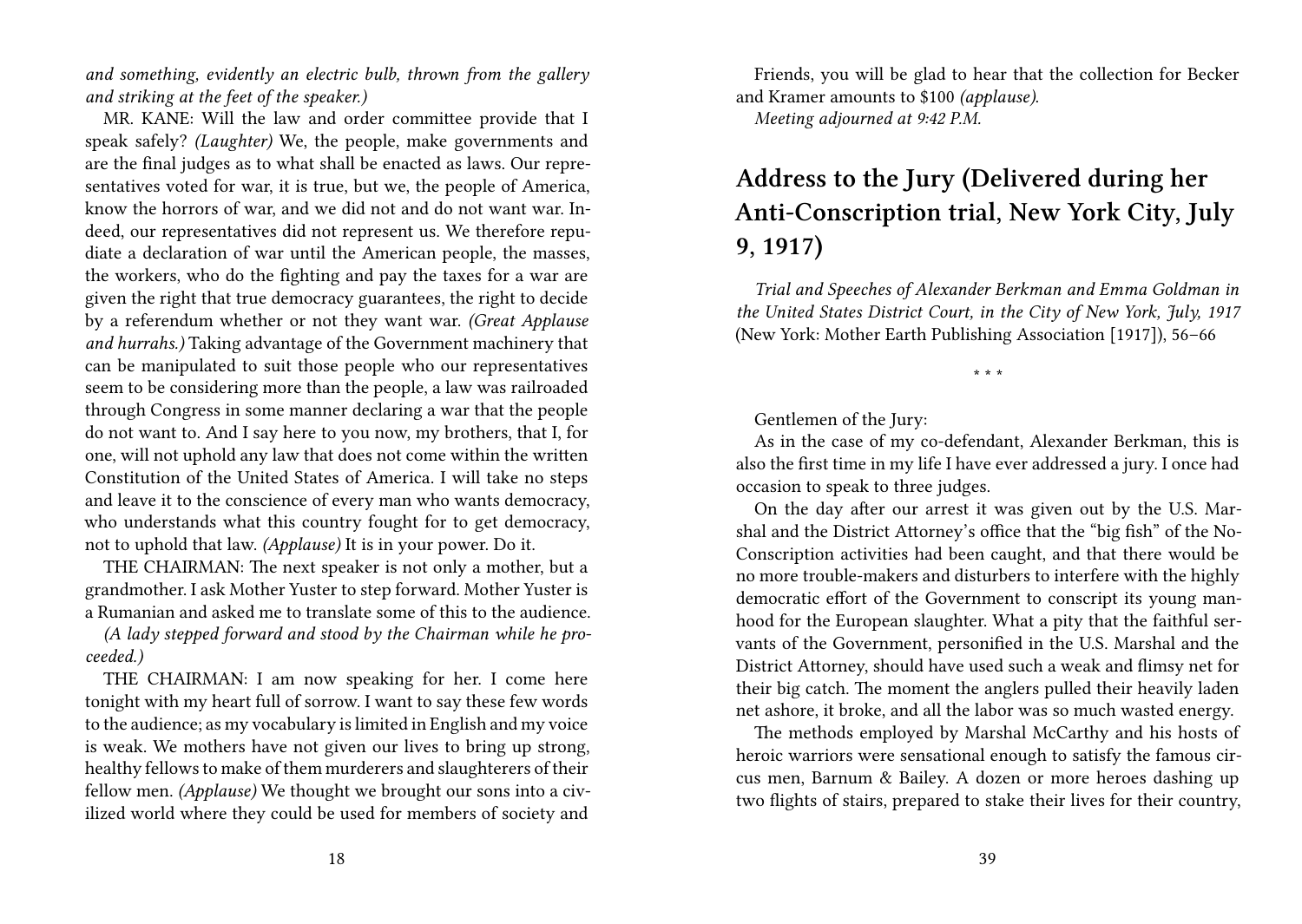Prisons have never solved any problems. Guns and bayonets have never solved any problems. Bloodshed has never solved a problem. Never on earth, men and women, have such methods of violence, concentrated and organized violence, ever solved a single problem. Nothing but the human mind, nothing but human emotions, nothing but an intense passion for a great ideal, nothing but perseverance and devotion and strength of character — nothing else ever solved any problem.

And so, men and women, workmen and workwomen, you of the East Side, you who are sweated and bled to create the wealth of this country, you who are being sneered at because you are foreigners — very well, then, if you are good enough to create the wealth of America, if America had to go to Europe for her Art, if America had to go to Europe for her Literature, if America had to go to Europe for her Music and her ideals, by God you will have to go to the foreigners for liberty.

I wish to say here, and I don't say it with any authority and I don't say it as a prophet, I merely tell you  $-$  I merely tell you the more people you lock up, the more will be the idealists who will take their place; the more of the human voice you suppress, the greater and louder and the profounder will be the human voice. At present it is a mere rumbling, but that rumbling is increasing in volume, it is growing in depth, it is spreading all over the country until it will be raised into a thunder and people of America will rise and say, we want to be a democracy, to be sure, but we want the kind of democracy which means liberty and opportunity to every man and woman in America *(Great and continued applause)*.

THE CHAIRMAN: Before we close the meeting I want to call your attention again to the demonstration Saturday, June 23<sup>rd</sup>, at 2 P.M., in Madison Square. The subject will be Labor and War. Everybody be there. And now, my friends, let the gentlemen of war step out first. They came first; let them leave first, and then you leave the hall gradually, without any disorder. The meeting stands adjourned.

make the world better and not worse. I know that I voice the feeling of plenty of other members when I voice my feelings, that we will never allow our sons to be conscripted. We have put our lives in danger by giving birth to them; we are willing to give our lives to save them. Let those go who want the war; no one stops them. Mothers wake up. Realize what this means. Don't allow your sons to go to the war. *(Applause)*

THE CHAIRMAN: The next speaker is one you all know, a life long fighter, not only against militarism, but against everything that crushes the human spirit, a man who went to prison for fourteen years in the fight for liberty. I present to you Alexander Berkman. *(Great Cheers.)*

ALEXANDER BERKMAN: Comrades, friends and enemies*(Great Applause)* and everyone who believes in freedom of thought and liberty. We had a demonstration here a moment ago as to who believes in free speech. The militarists, the false patriots and the others have mass meetings tonight. They have mass meetings this evening. They have meetings tomorrow. We did not send our men to disturb their meetings. *(Great applause and hurrahs.)* Who believes in liberty? Do we believe in liberty or do they? We say to you, and I mean all of you, I mean these detectives, these Federal men, soldiers and sailors, we say to all of you, if you want war, go ahead. We believe in liberty, but you can go ahead. *(Applause and cheers.)* But we say further to you, if you believe in liberty, if you pretend to fight for liberty and democracy how can you force us to do what we don't want to do? *(Great applause and cheering.)* I see a few, or rather quite a number of young men in uniform in this audience, and I want to know when they loo k into their own consciences if they do not think that I am not making a florid speech, but that I am talking common sense. That should appeal to you, if you really have a sense of justice.

America says we are going to fight Germany. Why? They say we are going to fight Germany because we want to give them liberty and democracy. If you believe that you can give a people liberty and democracy from the outside, if you believe you can give a people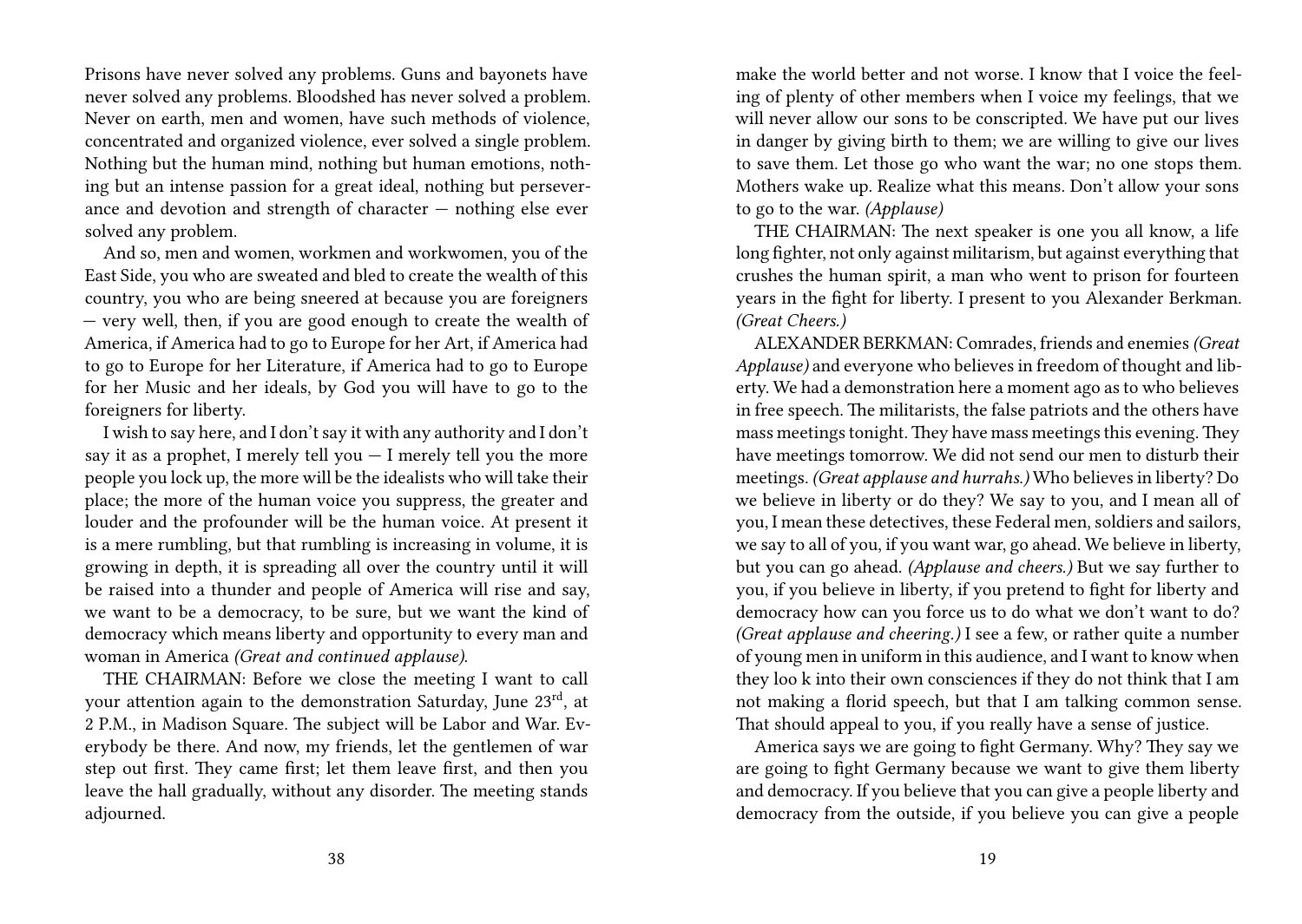or a nation liberty at the end of a bayonet or with bullets, go ahead. We don't object. We shall not interfere. But if you are so generous with liberty as to carry it to Germany across the sea, why don't you retain liberty right here in this countr y. *(Applause.)*

A VOICE: Are you a citizen?

A. BERKMAN: I have the floor just now. If you want the floor later, we believe in free speech and will give it to you. There is no greater boon in the world than liberty. There is nothing greater in the whole universe than freedom of conscience, freedom of opinion and freedom of action, in short liberty. But it is we who are fighting for liberty, and no one else, not those who oppose us. We have been fighting for liberty for many years, and even for the liberty of those who oppose us. *(Great Applause.)*

A VOICE: You know what Rabbi Wise said?

OTHER VOICES: Shut up, shut up. *(There were many boos and great confusion. Some one threw something at the speaker.)*

A. BERKMAN: I want this man to speak out what is in his heart. That is all right. I say this is a solemn moment. Men and women and soldiers and others, do not make light of this. You are the sons of mothers, even if you are in uniform. You want to go to the front. All right. But consider what you are doing and consider whether you have the right to suppress those who do not believe as you do. Consider well, especially if you pretend to fight under the banner of free speech and liberty. Consider that. Tak e that home with you to your barracks. Think it over. You have never heard patriots talk to us like that. We talk to you like that. We don't throw glasses or bricks at you. We say to you consider, look into your own hearts and do what you think is right. But you can't think it is right to suppress the other fellow because he thinks differently. You can't believe it in your own hearts or you would have less to say in opposition to us, and you would be less, much less than human. We are here to say what we believe, just the same as you are in a hundred and one halls all over the City, in thousands of halls all over the country today to

chists. To be condemned in an American Court it is enough that you are an anarchist. The Judge was horrified at the audacity of these people to say it to him, face to face. Don't you know, men, you who are free Americans, the moment you enter an American court you must say, like Dante said, "Ye who enter here leave all hope behind." That is what the American Courts are. And so today you are governed by the bayonet and the police can treat you like dogs. But I say to you, they who live by the sword shall perish by the sword. So I tell you, gentlemen, now is your time. Do whatever you please. But you are forgetting the story and you are forgetting the writing on the wall. You are making a mistake if you think that by sending Kramer and Becker to jail you are going to silence the human voice. You are making a mistake if you believe that by threatening and arresting people you are going to stop the agitation against war. The agitation is in the hearts of the people, the agitation is in the minds of the people, and it only requires the psychological moment to come along, as it did in Russia, and the Judges like Mayer and the other Judges will fly off the bench and into the gutters.

My friends, if we thought for one single minute that the entire agitation is dependent only upon a handful of people we would never bother and endanger your lives, but we know the agitation is in your hearts and souls, we know that the people from the East and West and South and North are opposed to the war, are opposed to conscription, opposed to the Military State Census, and the people will be heard from, I can tell you that. And so, to threaten anyone's life, to say that she will not come back from a meeting alive — how stupid. What is life unless you can live it in freedom and in beauty, and unless you can express yourself, unless you can be true to yourself what is life? I would rather than live the life of a dog to be compelled to sneak about and slink about, to worry that somebody is looking for you ready to take your life — Rather than that I would die the death of a lion any day. Why, what consequence is it if you tell people, we are going to arrest you, Miss Goldman. Just as if arresting Emma Goldman solves all the problems in the world.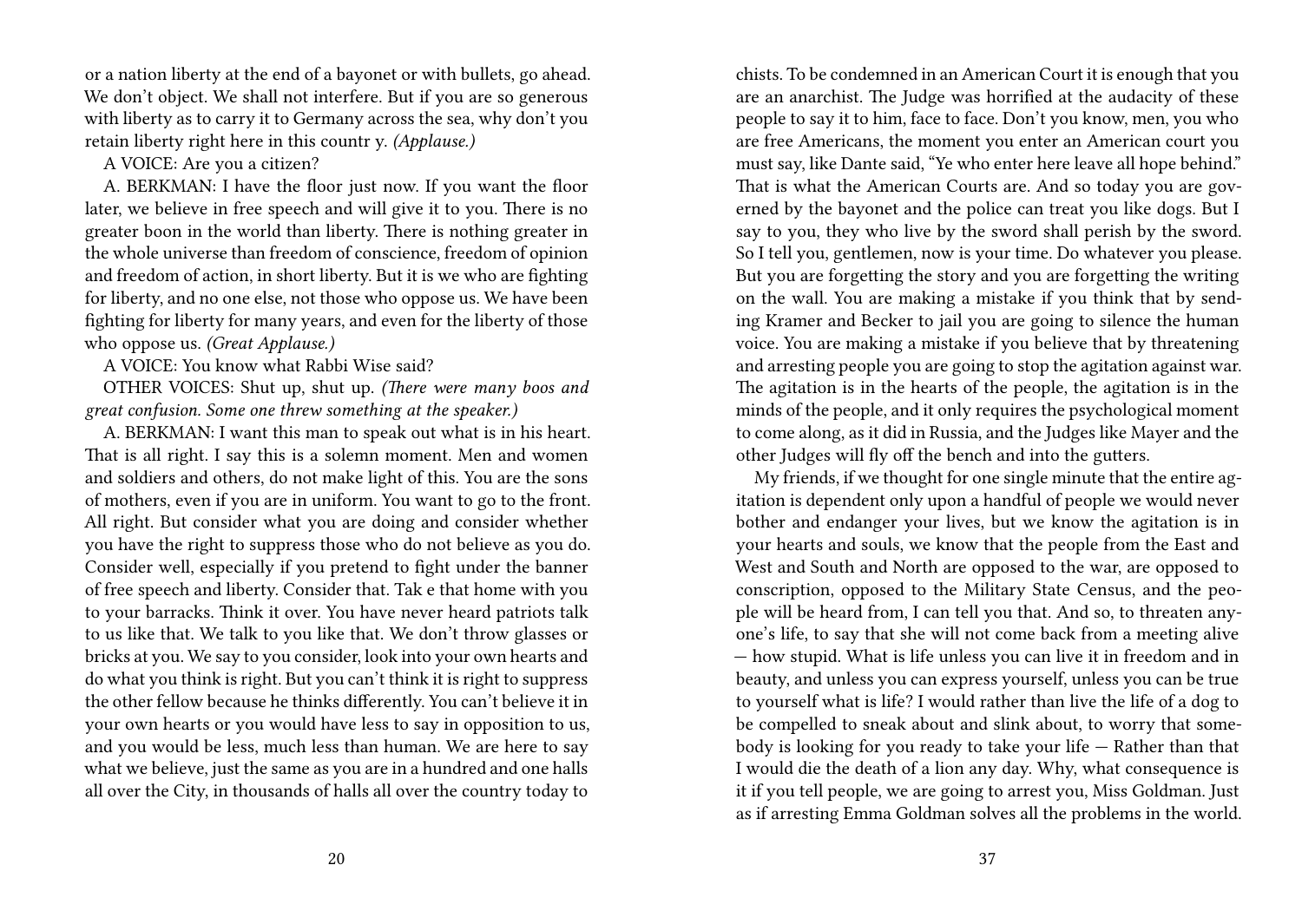is the ruling class of the United States. There is a lesson you are going to learn and terrible as it is for us we nevertheless are glad that you will have to learn that lesson.

And now we come down to the tragedy that was committed in the United States Court in the State of New York yesterday, when two boys were sentenced. It is not only a tragedy because they were sentenced. Such things happen every day, hundreds, thousands of innocent working men are sent to the prison and the penitentiary, thousands of unfortunates throughout the world as well as here in so-called free America and nobody ever hears anything about it. It is an ordinary, commonplace thing to do. But the tragedy of yesterday is in the fact that a Judge, supported as you have been told by your money, protected by public opinion, protected by the President, the tragedy of it is that that Judge had the impudence and audacity to insult Kramer and Becker after he gave them the sentence of such horrible dimensions. Think of a man like that who sits there in judgment on other human beings. Think what must be his character, what must be his mind, what must be his soul, if he can spit human beings in the face, only because he has got the power.

But evidently the Judge knows nothing of history, any more than the ruling class knows. Don't you know there was a time when Marie Antoinette, very much surprised that the people had no bread asked, "Why don't they eat cake"? Don't you know what happened to the fair lady of France, Marie Antoinette? Don't you know what happened to the landowning class of France who said that the people should eat straw? Don't you know what happened to them? The people gave them all the straw they could possibly eat. I consider the action of Judge Mayer an insult and an outrage and I warrant you that he is going to hear about it, not only all over the United States but even from Europe. It may have seemed very insignificant to send two poor workingmen to the penitentiary and to insult them, to send Becker and Kramer, who are both workingmen — that is their crime, they were both honest enough to say they were anar-

say what you believe. That means liberty of speech, and for liberty I am the first to fight. *(Great applause.)*

This is a most serious moment. Let me tell you, if you know what is happening in the country today, that you know that this is one of the most tragic moments in the life of this country. Don't make light of it, because it is the most terrible and tragic moment in the life of the country. Conscription in a free country means the cemetery of liberty, and if conscription is the cemetery then registration is the undertaker. *(Great applause and cheers and boos, and something thrown at the speaker that looked like a lemon.)*

All right, I am talking now; you can talk later. *(Some one in the gallery threw something at the speaker and said something the stenographer could not understand.)* Those who want to register should certainly register, but those who know what liberty means, and I am sure there are thousands in this country, they will not register. *(Many hurrahs and great applause.)* There have been many black days, many black Fridays, and black Sundays in the history of this country. Black days for labor when those who feed you were shot down on the streets because they were for better conditions of living. There have been many black days for labor. But there is going to be a blacker day, not a black Friday, but a black Tuesday. *(Great applause)* And I believe that those who realize the full significance of forcing a supposedly free country into an armed camp, those who realize that should put on mourning tomorrow. They should mourn the loss of the country's liberty. It is not a day for rejoicing. You rejoice over something that brings you happiness, joy, freedom. But something that means your further enslavement, something that means the coercion of you to do things against your conscience, against your nature, against the dictates of everything that is fine in you — things like that should be mourned and wept over, and not made a holiday of. It is a tragic moment to me, because I love the American people more than those who want to enslave them towards the profit of Morgan and others. *(Applause)* Neither the soldiers of this country nor the workers have any enemies across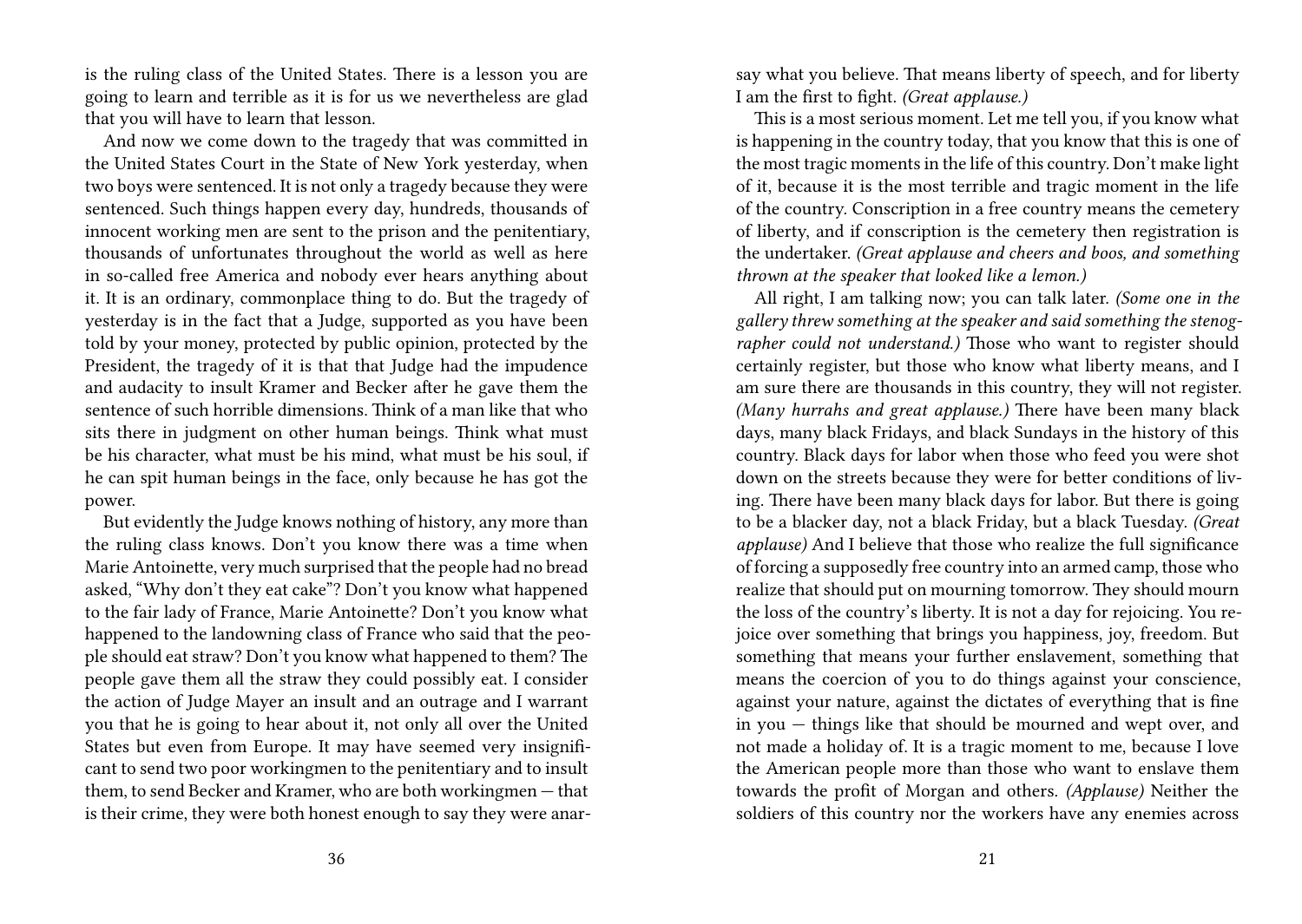the ocean. The soldiers and the workers and all those who really have to work mentally or physically, for their bread and butter, they have no enemies there. They have an enemy right here in this country; *(Applause)* they have an enemy that makes money, millions and billions of it, out of your blood, out of small children and widows, by putting them in sweat shops, by working them all hours, *(Great Applause) (Some one in the gallery threw something at the speaker which broke the glass on the table in front of him and the rest of the remarks to finish the sentence were not heard.)* Those are the enemies we have.

A VOICE: You are the enemy.

A. BERKMAN: I have no more love for these exploiting American enemies than I have for the German Kaiser. *(Some one in the gallery shouted, "go back to Europe where you belong. You are not an American citizen anyhow." Also some one threw something that broke one of the electric globes in the footlight row.)*

A. BERKMAN: No, no, gracia. Hence, consider a certain country across the ocean. Look at Russia. There are workers and soldiers that know what they are about. *(Great applause and confusion. Many voices from the gallery.)* You believe in free speech, go and fight for your country. They are soldiers the same as we have in this country. They are workers the same as we have in this country. And let me tell you they know that eight hours is a working day there. *(There was considerable confusion in the gallery, and evidently a struggle of some sort went on up there.)*

No argument there *(Referring to the gallery.)* Sit down. Everybody keep their seats. *(There was great confusion, people standing up around the hall.)* Keep your seats. We know there are men here to break up this meeting.

EMMA GOLDMAN: One moment. There are United States soldiers here who are on duty. Soldiers — now, no argument there.

MR. KANE: Listen to an American citizen.

*(Meanwhile there was great confusion throughout the hall.)*

conscription; they don't want you to hear anything about the State Military Census. Why don't they want you to hear anything? If their position were correct and logical, if the State Military Census rested upon the need of the people, if conscription rested upon the desire of the people, all the revolutionists and Emma Goldmans and Alexander Berkmans might talk their heads off and the people would not listen to them. But because the people know that conscription is a crime and oppression and an outrage upon reason, because the people know that the Military State Census was determined upon by one of the most reactionary men, we find Mr. Whitman who is on your backs, whom you supported, whom you gave the possibility to live. And the Military State Census, as you have been told, is going to turn every man of you here into a militiaman and into something who is fighting the Kaiser, because it is just as if the Kaiser wanted you to do a thing so that if you are a soldier and I tell you to shoot your mother and father and brother and sister you must obey orders. With the President is Mr. Whitman saying anything else? And then telling you that when you will become militiamen and you shall be ordered to shoot your brothers and fathers and sisters and mothers in the name of democracy that you are going to carry to the poor unfortunate people of Germany. And so, friends, we are here to tell you before you decide what you are going to do, think twice, and remember it is easy to make a mistake but it is very difficult to undo the mistake. You workmen of the East Side; you who have lived in Russia, you who remember the days when you could not meet unless you had detectives and soldiers and police, look about you. See what you have in the United States. See what you have in America.

If the framers of the Declaration of Independence if Jefferson or Henry or the others, if they could look down upon the country and see what their offspring has done to it, how they have outraged it, how they have robbed it, how they have polluted it  $-$  why, my friends, they would turn in their graves. They would rise again and they would cleanse this country from its internal enemies, and that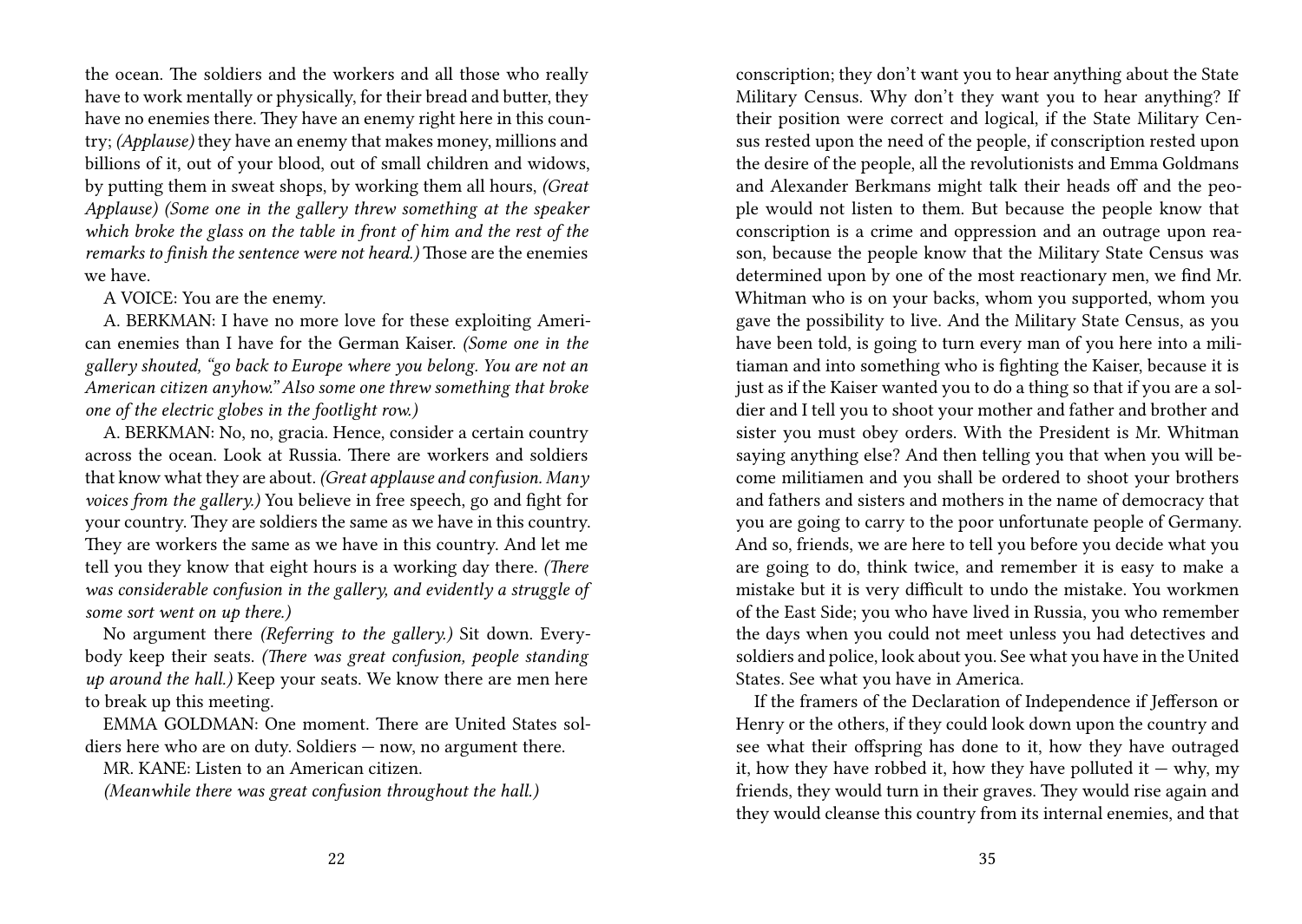It is not surprising that President Wilson cannot sense the pulse of time. He has been in colleges too long; he has been too long within closed doors; he has been too long at the historical books. He cannot sense the pulse of time. But I tell you, without wishing to be a prophet, that within the next six months — not years but within the next six months — President Wilson will regret deeply that he ever declared war in the United States.

Of course, friends, of course since the war was declared by a country in whose interest it is that the American boy shall be sacrificed it was not to the interest of that country to put the war to a test and therefore conscription had to be imposed upon you. Don't you know that during the Spanish-American War when the people believed in the war there was no need of asking the young men of the country, at the point of the bayonet and gun and club, to put on an American uniform? They flocked to the war beca use they believed in it. And whether they were American citizens or were residents of America the people of America were all willing to give their lives for something they considered right and just. But because the people of America do not believe in this war, because the people of America have not been asked whether there shall be war, that is why they do not flock to the colors and that is why you in America are doing as the Russians used to do, as the German Kaiser is doing, as all the Imperialistic tyrants are doing. That is why you are going to drag your manhood by force into the uniform. But you are forgetting one thing, gentlemen of the law, you are driving a horse to water but you cannot compel him to drink. You will put the young manhood of America in the uniform, you will drag them to the battlefield and into the trenches, but while they are there there is going to be a bond of anti-militarism among the people of the world *(great applause)*.

No, friends, you cannot compel human beings to take human life, if you give them the chance to reason and to think, to investigate and to analyze. And that is precisely what the authorities of this country don't want. They don't want you to hear anything about

A. BERKMAN: I don't believe these soldiers are real Americans. My friends, do you know what is happening in Russia today? Do you know that eight hours work is what the workers want in every country? Do you know what is good for the workers? Do you know what the soldiers of Russia are helping the workers in that country to do? Do you know that after all the cause of the soldiers and workers is the same everywhere. *(Great excitement, Emma Goldman takes the platform.)*

MISS EMMA GOLDMAN: Please be quiet; please be quiet. *(Great applause and cheers.)* Friends and fellow workers. Friends, don't you know that the soldiers came here to disturb the meeting? *(Many voices yes, yes.)* I ask you all to keep quiet, no matter what the soldiers do. I demand of you to keep absolutely quiet. Let them disturb the meeting. We are not going to disturb the meeting. *(Applause)* Friends, workers, soldiers, detectives and police. *(Laughter and hisses and applause)* I am going to speak to you all. I am surprised that the police here don't stop the soldiers from breaking the lights. *(Hurrahs and applause. Throughout Emma Goldman's remarks she was so frequently interrupted by applause that reference will not be made to the times.)* Friends, please don't applaud, time is too precious. If the police don't stop the soldiers from breaking the law is it because the police are afraid of th e soldiers? I hope that they will preserve order. Now, friends, if this meeting would not take place at all, I think you should know that there are twenty thousand people outside waiting to get into this hall, to prove to you more than anything that we can say that the people of New York who think, don't want war and don't want conscription and don't want militarism. At the same time we consider ourselves more consistent than those who believe in war and believe in militarism. We say that those who believe in war, believe in conscription and in militarism and should do their duty and fight. We have no objection against it but we refuse to be compelled to fight when we don't believe in war and when we don't believe in militarism and when we don't believe in conscription. Now, why don't we believe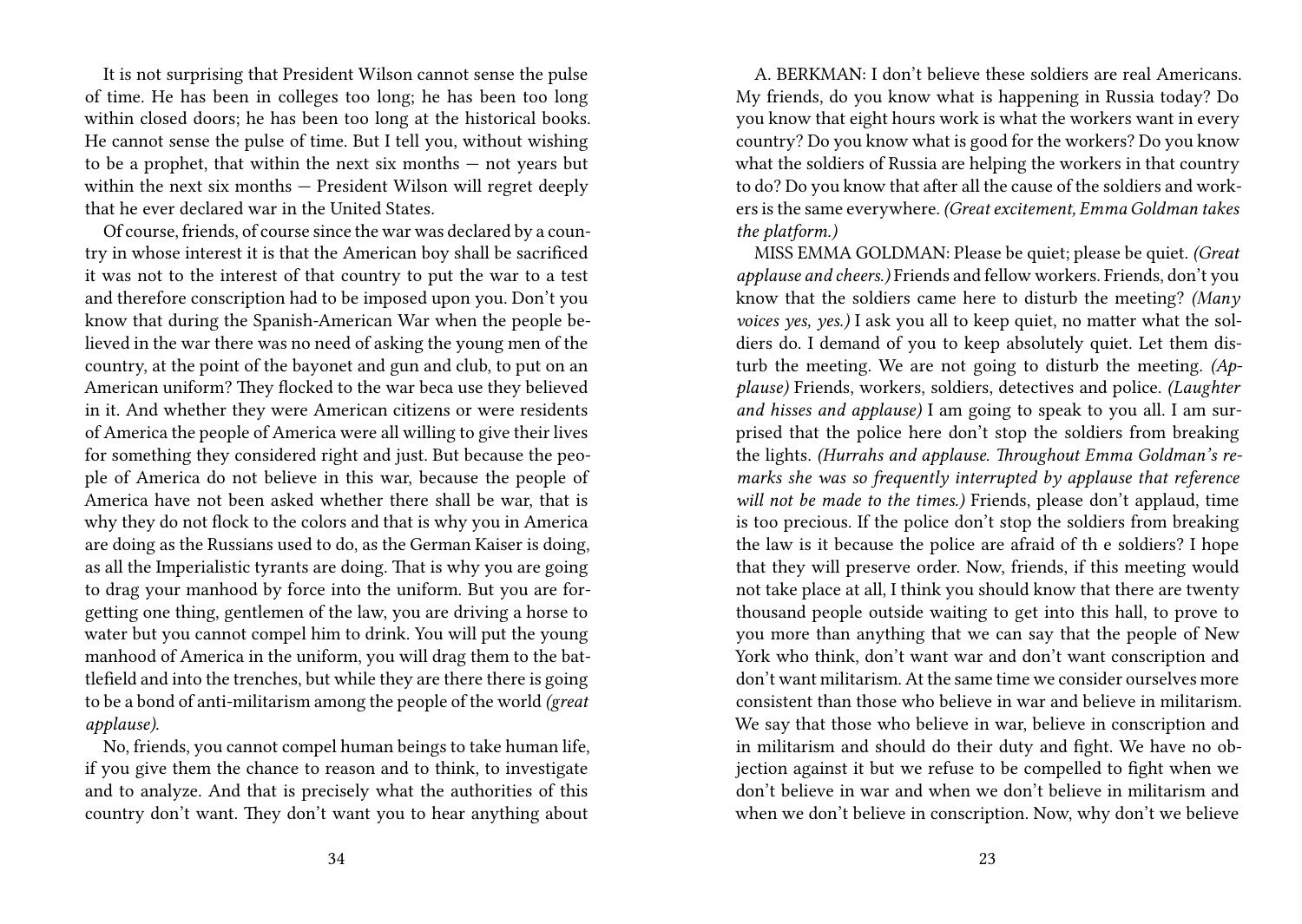in war and in militarism? The good papers of this city have told you that because we are pro-German, we do not believe in war and we do not believe in militarism. That is an unbelievable lie. I am just as much opposed to the German Government as I am to the American Government — and why do I not believe in militarism? I will tell you why. When I was eight years of age my father had a government position, and every year compulsory military registration was requir ed. The highest officials of Russia would come to our place, the heads, the representatives of militarism, and would there compel the youth of our land, the peasant boys to become soldiers. And at that time the mothers and the fathers of the whole community turned out in mourning and considered it a day of sorrow and of tears and of pain when their sons were taken away into the Army. It impressed itself with indelible power upon my mind and upon my conscience. Ten years later, when I came to America, I was told that this was the land of the free, that no man is compelled to be a soldier in America. I actually believed that this was the promised land, the land that rests upon freedom, upon opportunity, upon happiness, upon recognition of the importance and the value of the young generation. But since that day twenty seven years almost have passed, and I have come to the conclusion that when the law for conscription was passed in the United States the Funeral March of 500,000 American youths is going to be celebrated tomorrow, on Registration Day. I am opposed to Militarism because I have seen since my early childhood what it means to sacrifice a young man, who has hope and youth and a life of opportunity before him, on the altar of militarism. I, therefore , promised myself, even as a child, that as long as I lived, and as long as my voice carried, I shall cry out against compulsory militarism, against conscription. My friends, we are told that the people want war. If the people of America want war, if the people of New York City want conscription, how does it happen that this city is going to muster up not only the entire police department, but the National Guard and a body of parasites known as the Home Guards, who have nothing

Mr. Wilson in the White House and in the Chair of the Presidency because he told the people that he would keep them out of war, and as one of his political advertisements billposters were posted all over the city with the picture of a working woman and her children saying, "He has kept us out of war." He promised you heaven, he promised you everything if you would only place him in power. What made you place him in power. You expected peace and not war. The moment you placed him in power, however, he forgot his promises and he is giving you hell. War was imposed upon the people without the people getting a chance to say whether they wanted war or not, and war was imposed upon them, I say, because the gentlemen of power and those who back power want war. And because war has been declared upon you we are told, we men and women of the United States who work and sweat and toil to sustain these gentlemen of power, we are told that there is a law and we must go to war. If war is necessary, only the people must decide whether they want war or not, and as long as the people have not given their consent I deny that the President of the United States has any right to declare it; I deny that the President or those who back the President have any right to tell the people that they shall take their sons and husbands and brothers and lovers and shall conscript them in order to ship them across the seas for the conquest of militarism and the support of wealth and power in the United States. You say that is a law. I deny your law. I don't believe in it.

The only law that I recognize is the law which ministers to the needs of humanity, which makes men and women finer and better and more humane, the kind of law which teaches children that human life is sacred, and that those who arm for the purpose of taking human life are going to be called before the bar of human justice and not before a wretched little court which is called your law of the United States. And so, friends, the people have not yet decided whether they want war and the people are going to say, ultimately, whether they want war or not.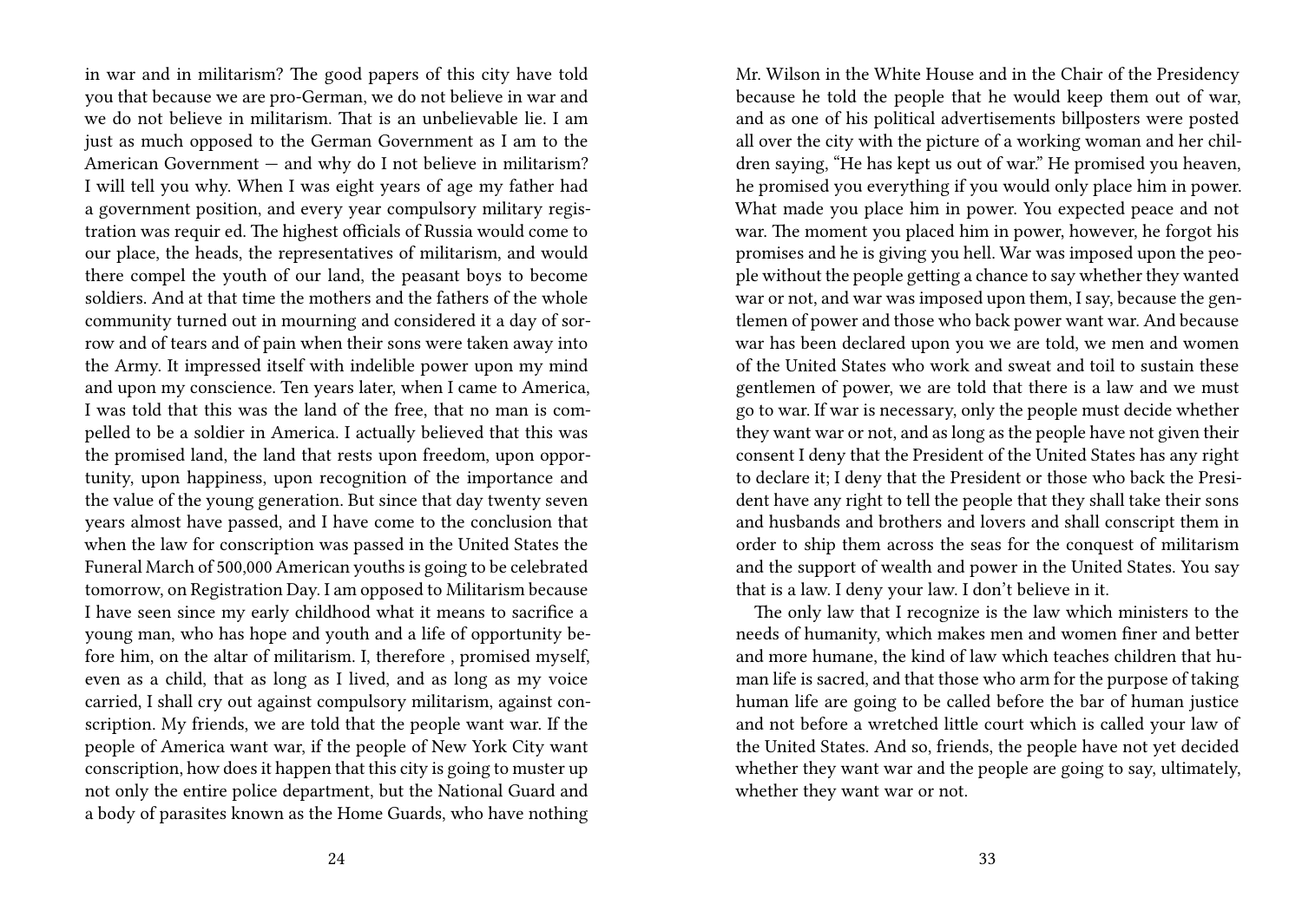lions of lives lost. America had the trenches and the battlefields of the last, nearly, three years of Europe before her. America realized that this war is one of the bloodiest and most criminal wars that has ever been fought by civilized people. America had the lesson that the working people and the sons of working women are being sacrificed in the name of Kultur and they want democracy upon the battlefields of Europe, and if America had been a grown man instead of a child it would have learned the lesson that no matter how great the cause it is never great enough to sacrifice millions of people in the trenches and on the battlefield in the name of democracy or liberty.

Evidently, America has to learn a salutary lesson and it is going to pay a terrible price. It is going to shed oceans of blood, it is going to heap mountains of human sacrifices of men of this country who are able to create and produce, to whom the future belongs. They are to be slaughtered in blood and in sacrifice in the name of a thing which has never yet existed in the United States of America, in the name of democracy and liberty.

My friends, there are people who say and tell you that when they prophecy something the prophecy comes true. I am sorry to say that I am one such and I have to say the same. For thirty years we have pointed out to you that this democratic State which is a government supposedly of the people, by the people and for the people has now become one of the most Imperialistic that the world has ever laid its eyes upon. For twenty-five or thirty years we have told you that the United States of America is appropriating more power every day until the time will come when individual men or women will be nothing but cogs in a machine of this centralized, cruel, blood thirsty government known as the United States. We told you that, and you said, you are alarmists. You said, you are too extreme, that will never happen in the United States. And here you are, friends. It has happened in the United States. A Czar was imposed upon you without the consent of the people. The people were never asked whether they wanted war. Indeed, the people of America placed

else to do? Now, my friends , I ask you why do you have to muster up your police, soldiers, Home Guard and National Guard to celebrate your Registration Day? If the people want war, why so much police, why so many soldiers to compel them to become soldiers? If the people want war, why not give them a chance to say that they do? If you want to sacrifice their sons upon the altar of militarism, why not give the people a chance to decide? Those in power knew that they could not put the people to a test; they were afraid to put the America n people to a test, and that is why they imposed war upon them, and barely six weeks later imposed conscription upon them. Therefore, I as an Anarchist who became an American out of choice, protest. You patriots, you born Americans, you became Americans because you had to. You were dropped on this earth. I had no choice whatever, but I came to America out of my free will, and I, as an American out of choice, say that if you force people into militarism, if you force our young men into the Army, please ha ve the decency to say that you will Prussianize America in order to democratize Germany. *(Tremendous applause.)* You must realize that you will be making a laughing stock out of yourselves. Nobody believes you. Don't you suppose that the fact that you are breaking up meetings and causing disturbances and locking up boys and girls and disturbing and harming people, don't you suppose those things are known abroad? How much the Russian peasants and the workingmen must enjoy themselves when they hear of this wonderful democracy in the United States.

I understand, friends, that a meeting of Russian soldiers was stopped in this city tonight. I am glad of it. The Russian soldiers will go back to the Council of Workmen and Soldiers and they will tell them that when America says she is fighting for democracy she is telling the world a lie. She is not fighting for democracy. I say that those who sit in a glass house have no right to throw stones about them. Now, friends, I am here frankly and openly telling you that I will continue to work against Conscription. We are told that you have stenographers here to take down what we say, this is not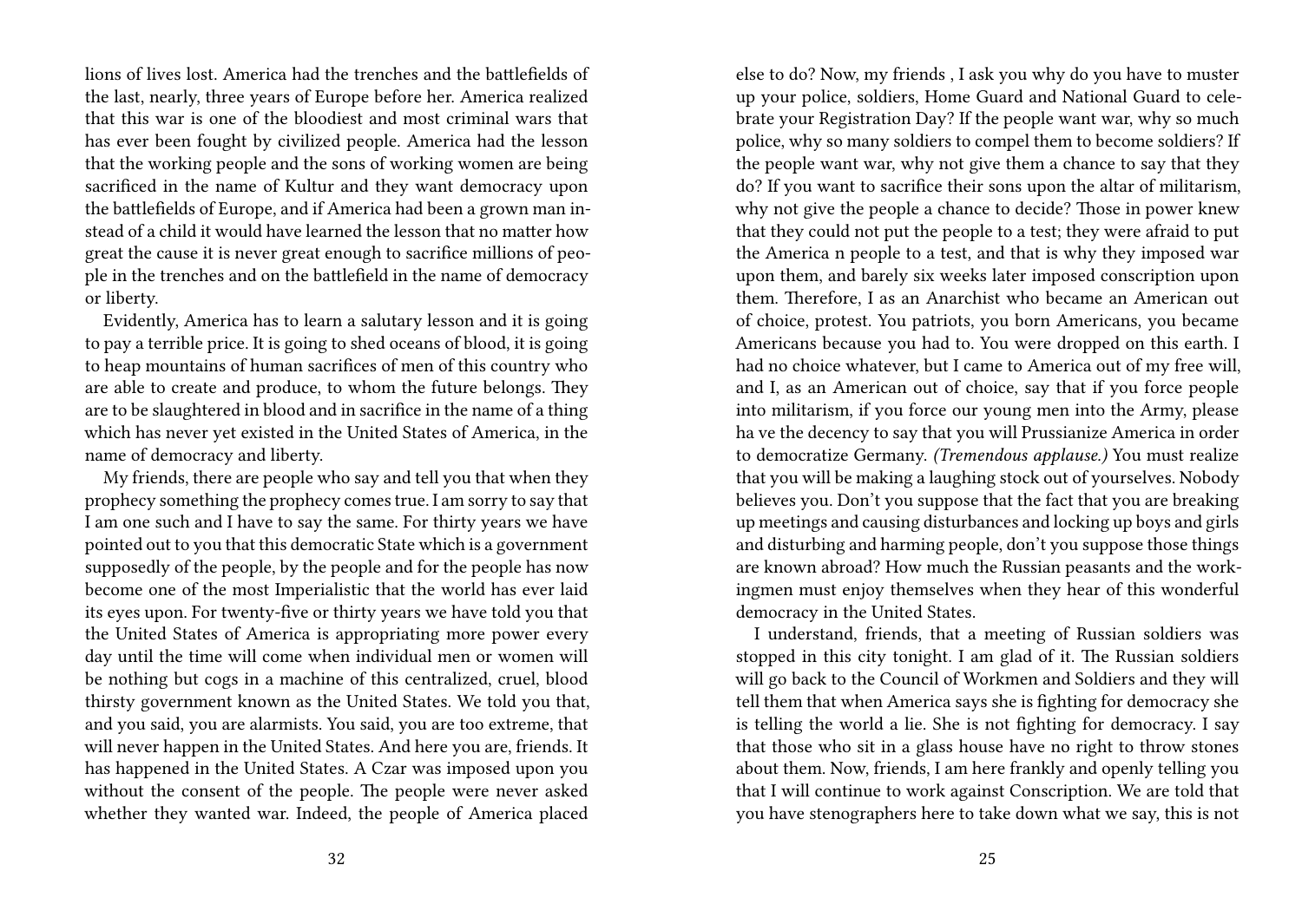the first time we are having stenographers at our meeting. And I have always said things that everybody can hear, and what is more important I want the police and the soldiers to hear what I have to say. It will do them good. They need education. Now, friends, if I do not tell you tonight not to register, it is not because I am afraid of the soldiers, or because I am afraid of the police. I have only one life to give, and if my life is to be given for an ideal, for the liberation of the people, soldiers, help yourselves. My friends, the only reason that prevents me telling you men of conscriptable age not to register is because I am an Anarchist, and I do not believe in force morally or otherwise to induce you to do anything that is against your conscience, and that is why I tell you to use your own judgment and rely upon your own conscience. It is the best guide in all the world. If that is a crime, if that is treason, I am willing to be shot. It is a wonderful death to die for your ideal, but I impress it upon the minds of patriots present, I impress it upon the minds of the police present, upon the minds of the soldiers present, that for every idealist they kill thousands will rise and they will not cease to rise until the same thing happens in America that has happened in Russia. Don't you know, friends, that there was a time when Russian soldiers locked up every idealist and sent them to Siberia and to undergro und prisons and suppressed free speech and assembly and tortured them to death. Yet today the whole civilized world, including the United States Government, is trembling in its boots before The Council of Workmen and Soldiers who are standing for liberty. And , friends, young men, soldiers, I am not afraid. I am not afraid for all you can do is to take my life  $-$  you can never take my ideals. Neither the police nor the soldiers, nor the United States Government nor all the powers on earth will take my ideals. My ideals will live long after I am dead.

Now, friends, I come to something else far remote from what I have to say tonight, and which is unfortunately always my luck. The newspapers were good enough to say that all of our meetings are paid for by the German Kaiser. Of course, they know better.They

the State and Militarism and the Courts and Prisons to understand what I have to say. *(Miss Goldman's remarks were so frequently interrupted by cheering and applause that reference to such interruptions will not be made in this report further.)* I don't want them to get it secondhand. No language is ever rendered well in translation and I want them to hear what I have to say in the only language they can speak, and speak it poorly.

Friends, tomorrow morning I am sure that you will read the report that a meeting took place on the East Side attended by foreigners, by workmen, and illkempt, poorly washed people of the East Side — foreigners who are being jeered at the present time in this country, foreigners who are being ridiculed because they have an idea. Well, friends, if the Americans are to wait until Americans wake up the country they will have to resurrect the Indians who were killed in America and upon whose bodies this so-called democracy was established, because every other American, if you scratch him, you will find him to be an Englishman, Dutchman, Frenchman, Spaniard, a Jew and a German and a hundred and one other nationalities who sent their young men and their women to this country in the foolish belief that liberty was awaiting them at the American Harbor, Liberty holding a torch. That torch has been burning dimly in the United States for a very long time. It is because, the Goddess of Liberty is ashamed of the American people and what they have done in the name of liberty to liberty in the United States. And yet, friends, I am not sorry for the things that are happening in America today. I have come to the conclusion that every nation is like an individual, it must have its own experience and it does not accept the experience of other nations any more than you accept the experience of another individual, for if it were possible for a nation to learn by the bitter and tragic experiences of other nations America today could not be in war and America today could not have inaugurated a reign of terror which is sweeping across the country from one end to another. America had Europe before its face as an example, with all the murders and bloodshed and corpses and mil-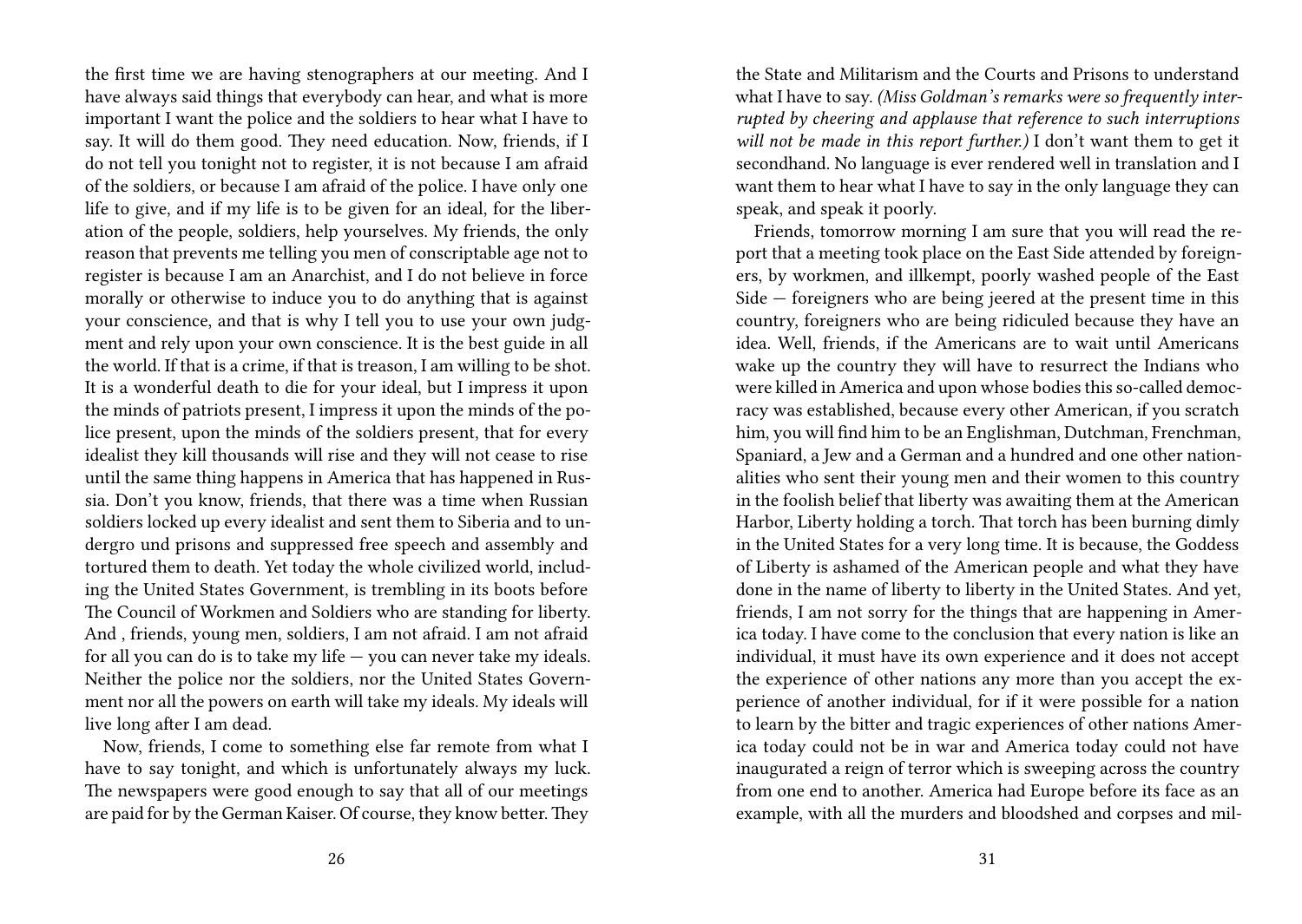### **Speech Against Conscription and War (Delivered at Forward Hall, New York City, June 14, 1917)**

Transcript of meeting (from which Goldman's speech is excerpted here) by public shorthand reporter Charles Pickler, employed by the Stenographic Service Company of New York City, contracted by the No-Conscription League. Copy of original transcript housed at the Tamiment Library, New York University. Permission to reproduce or quote in any form must be obtained from the Tamiment Library.

For transcript of court examination of Charles Pickler, see "Goldman & Berkman v. United States: Transcript of Record, 1917 Sept. 25," pp. 163–67, 219–23 (*Emma Goldman Papers* microfilm, reel 59).

\* \* \*

THE CHAIRMAN: The next speaker is one who is well known to you. I shall not waste words or time in introducing her but I want to tell you that before she came to the meeting tonight somebody telephoned to her and told her, "If you go to that meeting you will not get home alive." I simply want to introduce a woman who has more courage than half a dozen regiments*(tremendous cheering and applause at 9:12 P.M.)* I introduce to you — *(interrupted by applause and cheers. Some young man said, "Who loves Emma Goldman? We all do." Great cheering and applause.)*

EMMA GOLDMAN: This is not the place to applaud or shout Hurrah for Emma Goldman. We have more serious things to talk about and some serious things to do. First of all I wish to say to you, all of you, workers, men and women from the East Side, that I regret deeply that I cannot speak to you in the language I have always spoken from this platform; that I cannot speak to you tonight in Yiddish. I shall speak English because I want those representing

know that if the German Kaiser paid for this meeting, we could have the largest hall in town and invite the police. They know perfectly well that we are not paid by the German Kaiser. No, friends, you workingmen and working women, who are here tonight, you have to pay for tonight's meeting, not the German Kaiser. I am going to appeal to you,  $-$  because this meeting has to be paid for by your money, and in the second place, to demonstrate to the gentlemen of the press, present here tonight, to the soldiers and to the police, and to the detectives, that the money which you are going to give is hard earned American pennies, the amount of money your masters are good enough to give you in return for the amount of wealth which you are producing every da y. And so, friends, I appeal to you tonight to give liberally, to give as much as you can, when the collectors go through to pay the expense of the meeting. We are very fortunate that we don't have to pay for our protection. We get that perfectly free. We ar e very grateful that the soldiers are present tonight. It is the only time in our life and their lives that they have heard the truth, and I am glad they are here, and so friends, when the collectors pass, please give as generously and as liberally as you can, and give only if you are opposed to war, and if you are opposed to militarism and conscription. I shall then have a word or two to say after the collection is over.

Meanwhile I call the attention of you soldiers to the fact that if you wish to demonstrate that you believe in American Institutions you will behave yourselves like gentlemen, not like ruffians. *(There was considerable confusion throughout the hall and up in the gallery.)* Now, after the collection, I shall have a few closing remarks to make, and I am going to stand here until you are through with the collection. *(Some one asked for three cheers for Emma Goldman, and the response was tremendous. Cheers and applause, mingled with boos and also some cheers for Alexander Berkman.)* Friends, don't please make a mistake. Don't shout hurrah for Emma Goldman or Alexander Berkman, because they are mere incidents in the history of the world. It is better to shout hurrah for the principles of liberty. That